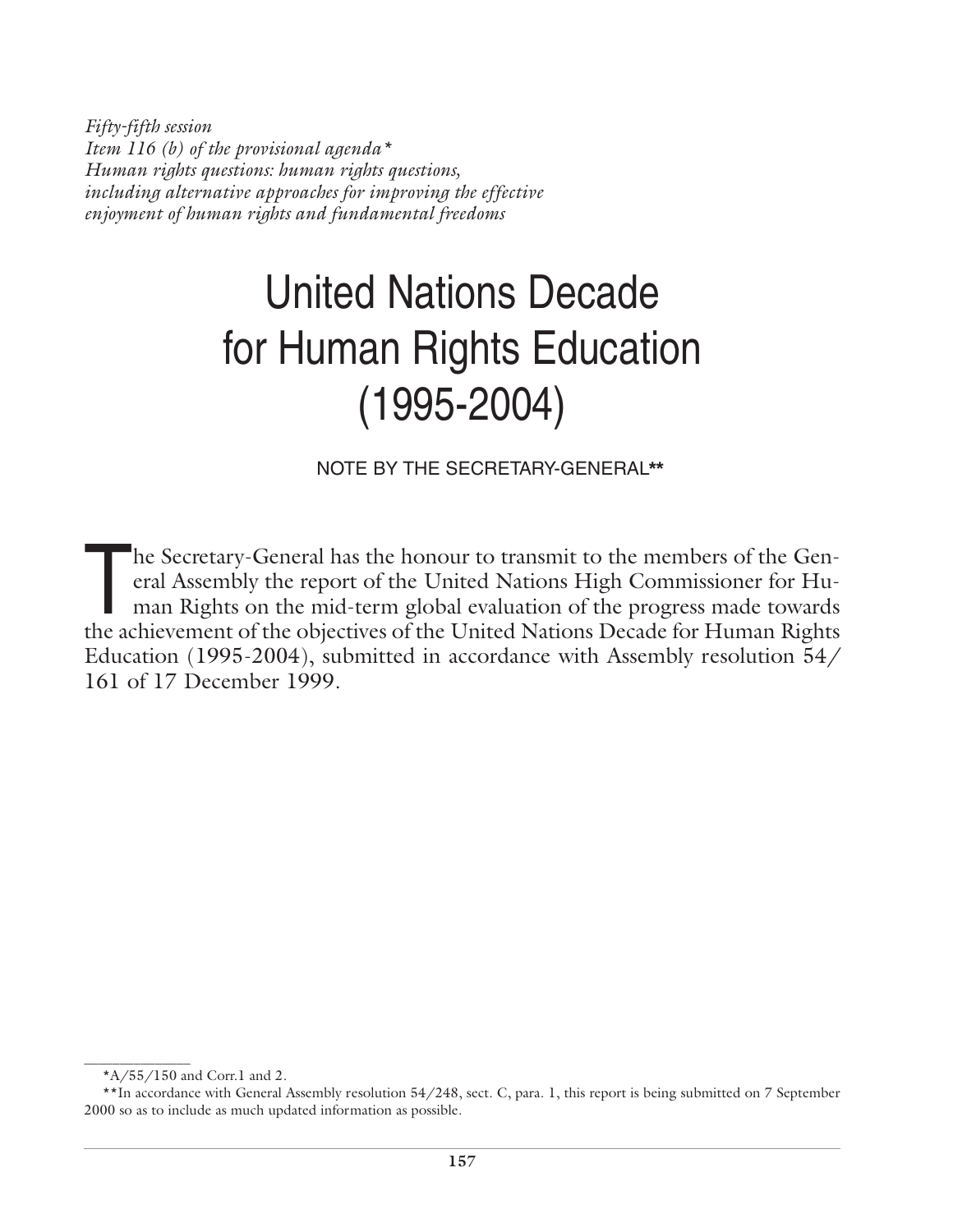## REPORT OF THE UNITED NATIONS HIGH COMMISSIONER FOR HUMAN RIGHTS ON THE MID-TERM GLOBAL EVALUATION OF THE PROGRESS MADE TOWARDS THE ACHIEVEMENT OF THE OBJECTIVES OF THE UNITED NATIONS DECADE FOR HUMAN RIGHTS EDUCATION (1995-2004)

#### **Contents**

|       |                                                               | Paragraphs   | Page |
|-------|---------------------------------------------------------------|--------------|------|
| I.    |                                                               | $1 - 5$      | 159  |
|       |                                                               | $\mathbf{I}$ | 159  |
|       |                                                               | $2 - 4$      | 159  |
|       |                                                               | 5            | 160  |
| II.   |                                                               | $6 - 20$     | 160  |
|       |                                                               | $6 - 8$      | 160  |
|       |                                                               | $9 - 12$     | 161  |
|       | C. Structure for coordination, implementation and monitoring  | $13 - 20$    | 161  |
| III.  | Reviewing the first five years: national experience           | $21 - 96$    | 162  |
|       |                                                               | $24 - 42$    | 163  |
|       |                                                               | $43 - 63$    | 165  |
|       |                                                               | $64 - 80$    | 168  |
|       |                                                               | 81-95        | 171  |
|       |                                                               | 96           | 173  |
| IV.   | Reviewing the first five years: international experience      | $97 - 128$   | 173  |
|       |                                                               | 99-117       | 174  |
|       |                                                               |              | 178  |
|       |                                                               |              | 178  |
|       |                                                               |              | 179  |
|       |                                                               | 128          | 179  |
| V.    |                                                               |              | 180  |
|       |                                                               |              | 181  |
|       |                                                               |              | 182  |
|       |                                                               |              | 183  |
|       |                                                               |              | 183  |
| VI.   |                                                               |              | 184  |
| Annex |                                                               |              |      |
|       | United Nations Decade for Human Rights Education (1995-2004): |              |      |
|       | responses received to questionnaires as at 31 July 2000,      |              |      |
|       |                                                               |              | 186  |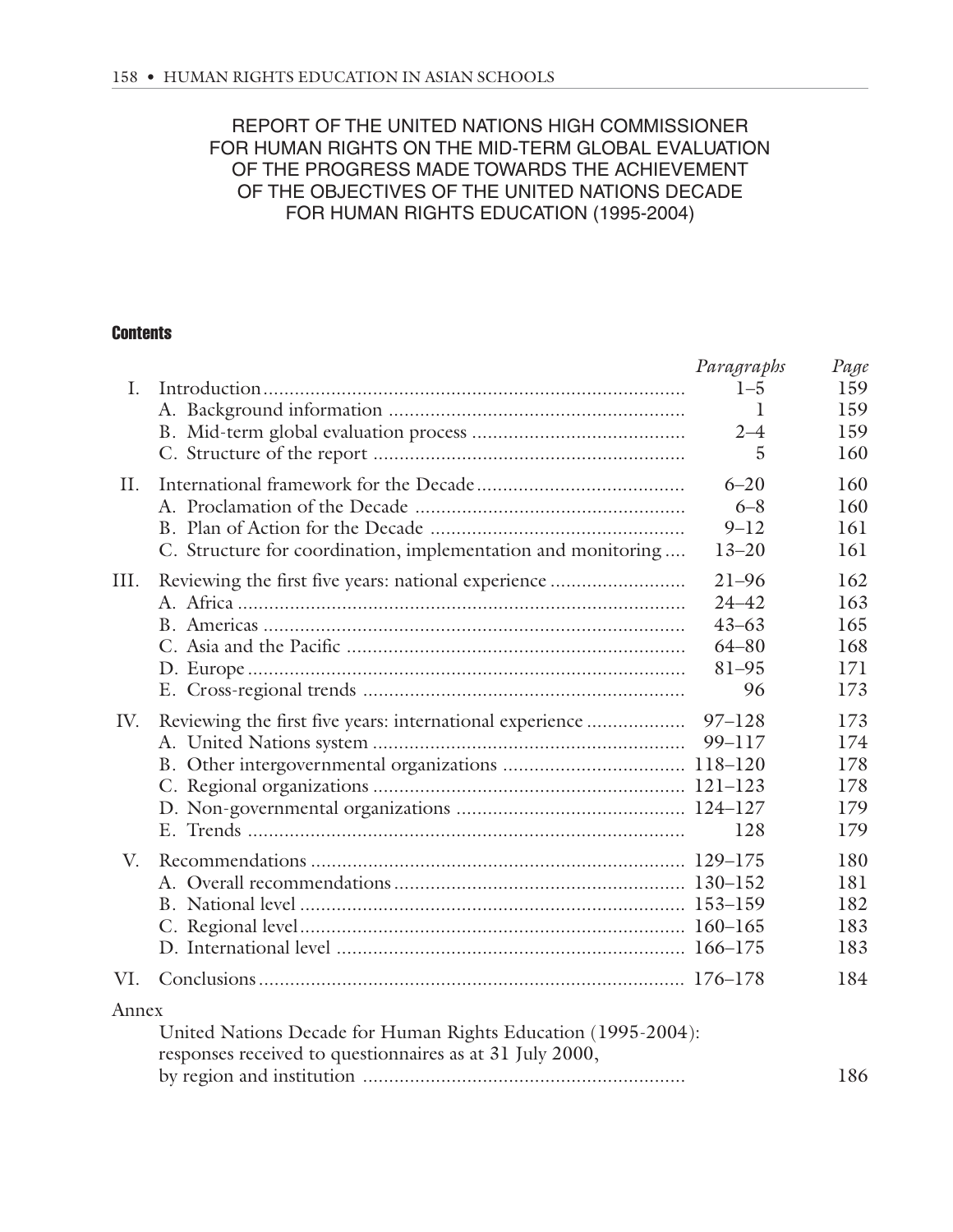#### I. Introduction

#### A. Background information

1. In 2000, the United Nations Decade for Human Rights Education (1995-2004) entered its sixth year. According to the international Plan of Action for the Decade, and pursuant to General Assembly resolution 54/161 of 17 December 1999, the Office of the United Nations High Commissioner for Human Rights has undertaken, in cooperation with all other principal actors, a mid-term global evaluation of the progress made in the first five years of the Decade towards the achievement of its objectives. The findings of that evaluation are presented in the present report. In accordance with paragraph 24 of the Plan of Action for the Decade  $(A/51/506/Add.1$ , appendix), the evaluation was to take into account all available information on what had been accomplished at the international, regional, national and local levels, identify remaining shortcomings and needs, and make recommendations for action during the five remaining years of the Decade.

#### B. Mid-term global evaluation process

2. In April 2000, the Office of the High Commissioner and the United Nations Educational, Scientific and Cultural Organization (UNESCO) launched a worldwide survey on human rights education by addressing two questionnaires<sup>1</sup> to, respectively, Heads of Government and other principal actors (see sect. II.B below). The purpose of the survey was to take stock of human rights education programmes, materials and organizations developed and active since the launching of the Decade, and to request the principal actors to highlight human rights education needs, accomplishments and obstacles, and recommendations for the remainder of the Decade. In June and July 2000, follow-up activities were undertaken in order to obtain as many replies

as possible to the mailing. As at 31 July 2000, 218 replies had been received; the number of replies received by region and type of institution appears in the annex to the present report. The information received through the survey on programmes, materials and organizations will be made available, through the web site of the Office of the High Commissioner, in the human rights education database which is to be launched on 11 December 2000, on the occasion of Human Rights Day (which, in this millennium year, will be devoted to human rights education).

3. Given the limitations of the information collected through the above-mentioned process, the data collection and analysis benefited also from the following:

(a) **Online forum**. The Office of the High Commissioner organized and funded the setting up of an online forum within an email network of human rights educators and other interested individuals and institutions (a human rights education listserv, managed by Human Rights Education Associates), from 11 July to 5 August 2000, in order to encourage maximum participation in the process. The agenda for discussion during the online forum included the legislative and policy framework of the Decade, main achievements and obstacles in the first half of the Decade, needs in the field of human rights education and recommendations for activities in the second half of the Decade;<sup>2</sup>

(b) **Expert meeting**. From 7 to August 2000, the Office of the High Commissioner held an expert meeting at Geneva, which gathered some of the most active actors and experts on human rights education in order to: review the results of the global survey and of the online forum; enrich those results with the experts' experience and advice; consolidate the mid-term evaluation report; make recommendations for further action to be taken by all actors at all levels (national and local, regional, international) in the forthcoming years; and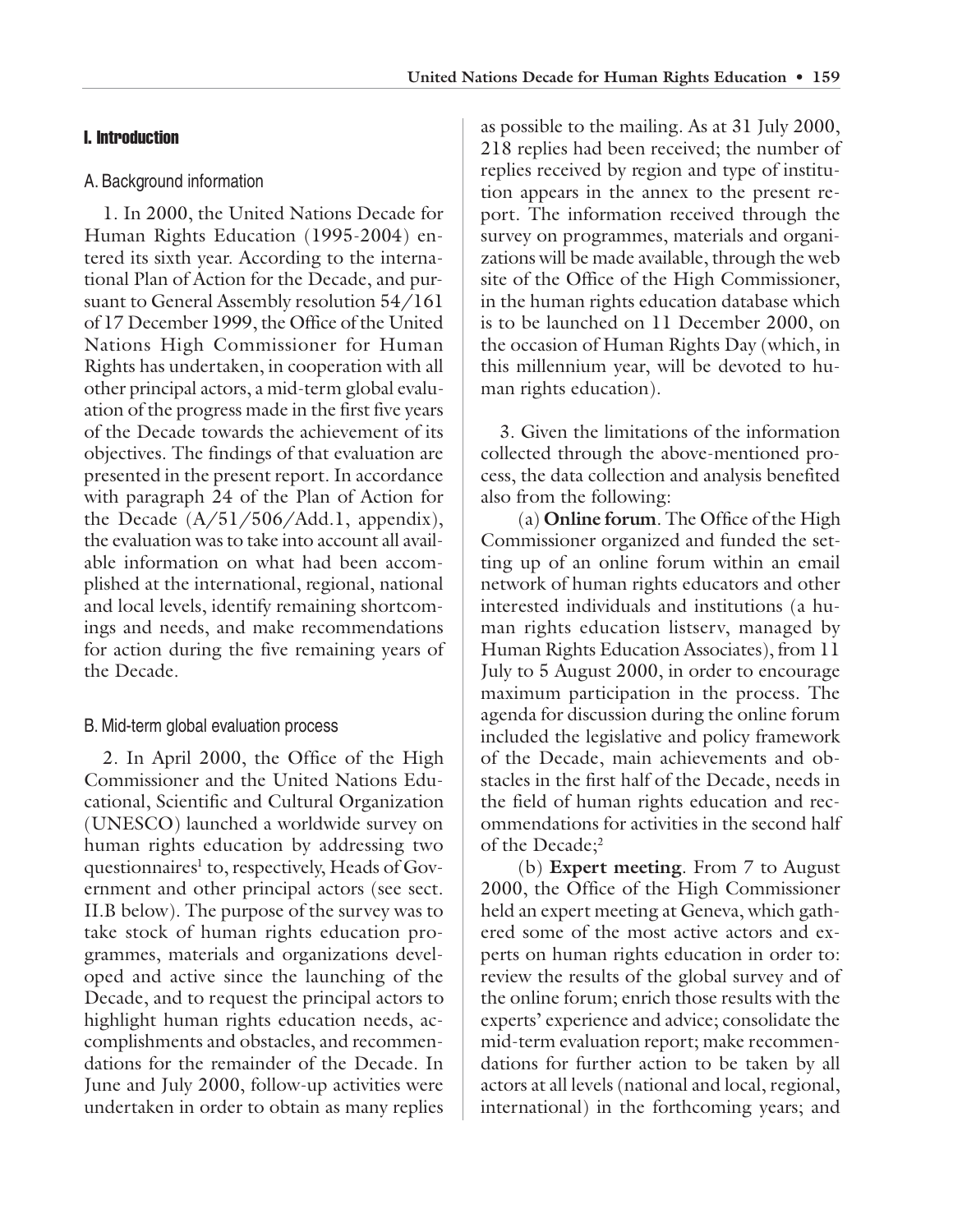advise the Office on the strategies to adopt for the remainder of the Decade;

(c) **Information included in periodic reports prepared by the Office of the High Commissioner on the implementation of the Plan of Action**. Pre-existing information received from Governments and intergovernmental organizations, during the period from January 1995 to September 1999, in response to related notes verbales and letters signed by the High Commissioner for Human Rights and the Director-General of UNESCO, was also taken into account.<sup>3</sup>

4. The information contained in the present report does not fully reflect the numerous activities for human rights education currently in progress throughout the world; gathering documentation on all such activities was clearly beyond the capacity of the present review. Many institutions involved in human rights education, for a variety of reasons, have not taken part in the review, although every effort will be made to include the experience of such institutions in the human rights education database.

#### C. Structure of the report

5. Section II of the present report provides a brief summary of the international framework for the Decade, as established by the General Assembly; section III analyses national experience within the framework of the Decade, by region, and provides information on cross-regional trends; section IV contains an analysis of international experience during the Decade including that of organizations of the United Nations system, other international organizations, regional organizations and non-governmental organizations, and contains information on general trends; section V presents a set of recommendations addressed to the local and national, regional and international levels; and section VI contains the conclusions reached during the mid-term evaluation of the Decade.

#### II. International framework for the Decade

#### A. Proclamation of the decade

6. The World Conference on Human Rights in 1993 discussed at length the importance of human rights education, considering that human rights education, training and public information were essential for the promotion and achievement of stable and harmonious relations among communities and for fostering mutual understanding, tolerance and peace.<sup>4</sup> Accordingly, the World Conference affirmed that States should develop specific programmes and strategies for ensuring the widest human rights education and the dissemination of public information, taking particular account of the human rights needs of women,<sup>5</sup> and urged the proclamation of a United Nations decade for human rights education in order to promote, encourage, and focus those educational activities.6

7. By its resolution 49/184 of 23 December 1994,<sup>7</sup> the General Assembly proclaimed the United Nations Decade for Human Rights Education, while recalling the provisions of international human rights instruments (e.g., art. 26(2) of the Universal Declaration of Human Rights) which embody the obligations of States to undertake human rights education, training and public information programmes.

8. By the same resolution, the Assembly provided the basic assumption for all educational work undertaken within the framework of the Decade by affirming that human rights education should involve more than the provision of information and should constitute a comprehensive life-long process by which people at all levels in development and in all strata of society learn respect for the dignity of others and the means and methods of ensuring that respect in all societies. It also affirmed that human rights education contributed to a concept of development consistent with the dignity of women and men of all ages, that takes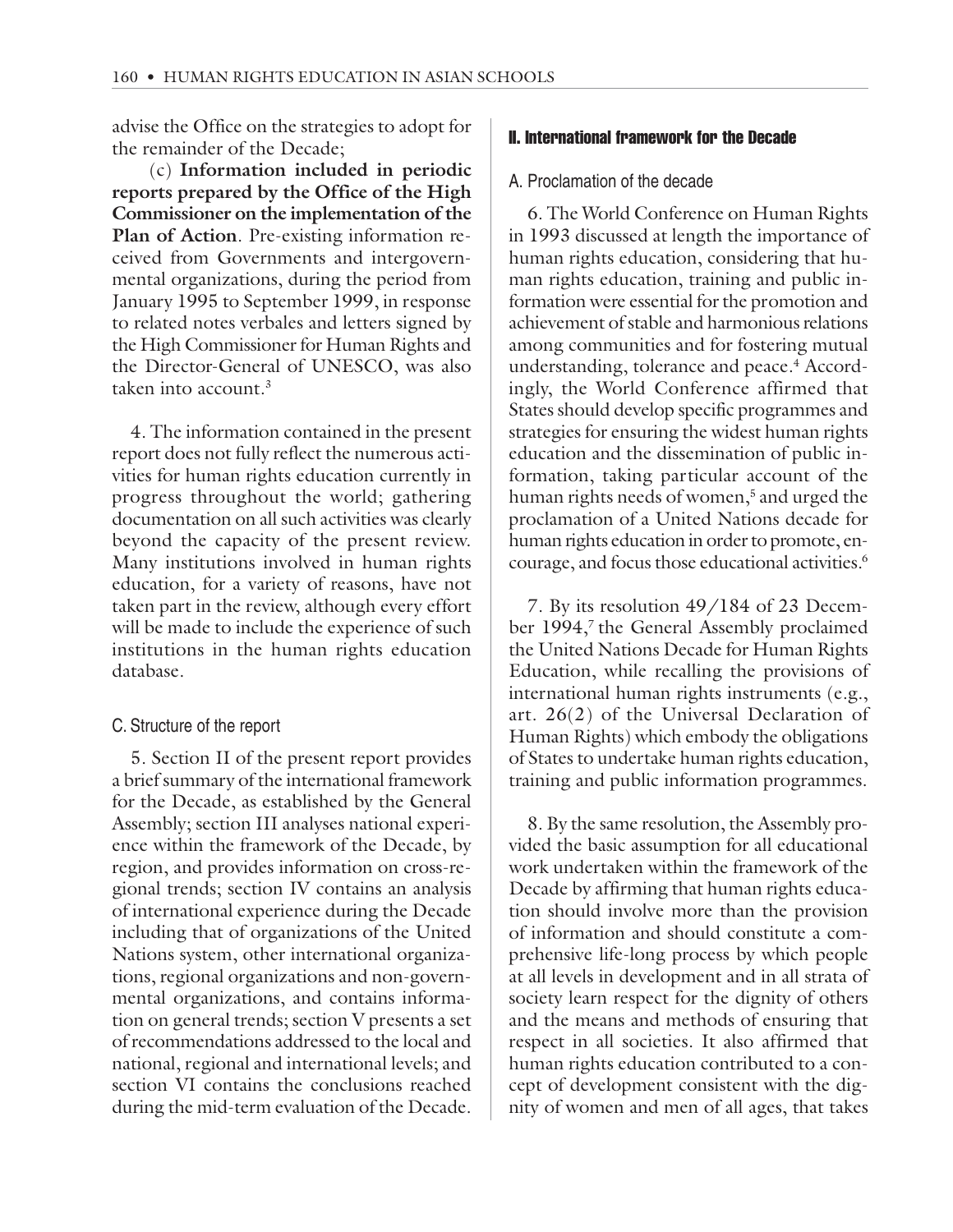into account the diverse segments of society such as children, indigenous peoples, minorities and disabled persons, and that each woman, man and child, to realize their full human potential, must be made aware of all their human rights — civil, cultural, economic, political and social.

## B. Plan of action for the decade

9. In proclaiming the Decade, the General Assembly had before it the draft Plan of Action for the Decade, which was subsequently finalized one year later on the basis of the comments received by Governments, as requested by the Assembly.

10. The programme for the implementation of the Plan seeks to: (a) assess needs and formulate effective strategies for the furtherance of human rights education at the international, regional, national and local levels; (b) establish and strengthen programmes and capacities for human rights education at the international, regional, national and local levels; (c) develop in a coordinated way effective human rights education materials; (d) strengthen the role and capacity of the mass media in the furtherance of human rights education; and (e) disseminate globally the Universal Declaration of Human Rights.

11. The Plan addresses as wide an audience as possible, through both formal and non-formal education, and encourages an approach which is designed to build permanent capacity, including through the training of trainers.

12. The principal actors in the implementation of the Plan are identified in the Plan itself:8

(a) **At the national level**. Governments, national human rights institutions, human rights research and training institutes, nongovernmental organizations, grass-roots organizations, professional associations and interested individuals;

(b) **At the international level**: United Nations human rights treaty monitoring bodies, other human rights bodies and programmes, United Nations specialized agencies, units of the Secretariat and programmes involved in human rights educational activities, and other international organizations, including intergovernmental and non-governmental organizations active in the field of human rights.

## C. Structure for coordination, implementation and monitoring

## International level

13. A structure for coordination, implementation and monitoring of the activities for the Decade was set out by the General Assembly in resolution 49/184, in the Plan of Action for the Decade and in the relevant resolutions adopted each year by the Assembly and the Commission on Human Rights.

14. The High Commissioner for Human Rights is entrusted with the primary responsibility for the promotion and coordination of the Plan. She reports annually, through the Secretary-General, to the General Assembly and the Commission on Human Rights on the progress made at all levels. She was also mandated to undertake the present mid-term global evaluation and to prepare a final report at the conclusion of the Decade.

15. By reason of its long experience in education and through its networks of associated schools, clubs, human rights chairs and national commissions, UNESCO is called upon to play a central role in the design, implementation and evaluation of projects under the Plan of Action, in close cooperation with the Office of the High Commissioner.

16. The Commission on Human Rights, in cooperation with Member States, human rights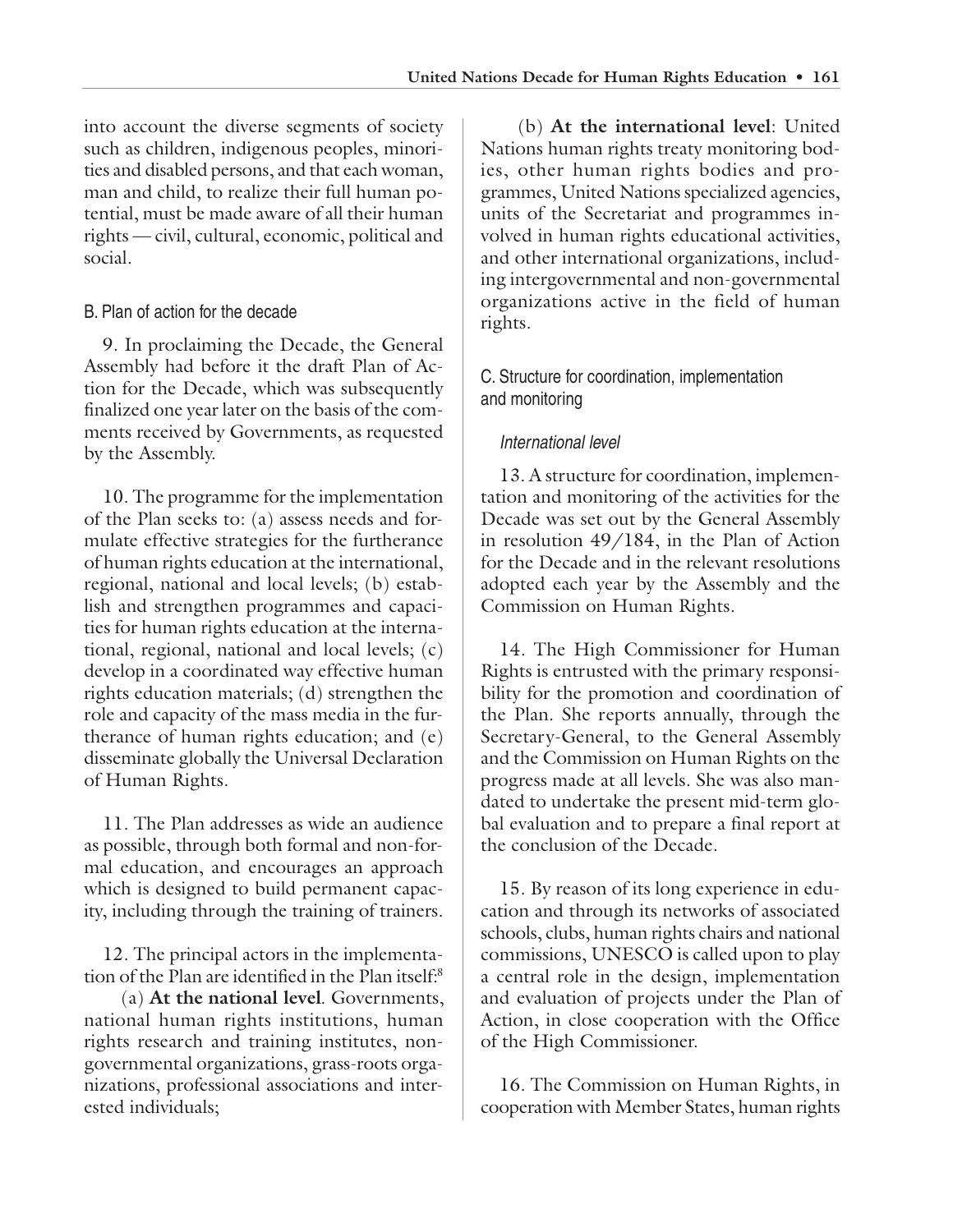treaty monitoring bodies, other appropriate bodies and competent non-governmental organizations, is requested to support the efforts of the High Commissioner in coordinating the Plan of Action. Similar requests are addressed to the organizations of the United Nations system and to intergovernmental and non-governmental organizations.

17. International programmes and activities, including those of the United Nations and other organizations, donor Governments, intergovernmental organizations and non-governmental organizations, are called upon to support national and local efforts in advancing the objectives of the Decade.

#### National level

18. At the national level, the Plan of Action envisaged the designation of national focal points for human rights education, consisting of specially constituted committees or, alternatively, appropriate existing structures and organizations. Each focal point was charged with identifying national human rights education needs and developing a national plan of action for human rights education, coordinating activities with regional and international bodies, and reporting to the High Commissioner on needs, proposals and progress made towards the realization of the goals of the Decade.

19. In order to support such national efforts, guidelines for national plans of action for human rights education (A/52/469/Add.1 and Corr.1) were developed in 1997, in consultation with human rights education experts and practitioners. The guidelines propose a strategy for the development of a comprehensive (in terms of outreach), effective (in terms of educational strategies) and sustainable (over the long term) national plan of action for human rights education. The guidelines set out a number of general principles governing such a plan

(e.g., the importance for the plan to promote the interdependence, indivisibility and universality of human rights; to recognize the importance of human rights education for democracy, sustainable development, the rule of law, the environment and peace; and to encourage analysis of chronic and emerging human rights problems, which would lead to solutions consistent with human rights standards). The guidelines also set out organizational and operational principles (e.g., pluralistic representation of society, transparency of operation, public accountability and democratic participation), and principles for educational activities (e.g., respect for and appreciation of diversity of opinions, and participatory teaching and learning).

20. The guidelines propose also several steps towards a national plan of action for human rights education, including the establishment of a national committee for human rights education (a broadly based coalition of representatives of appropriate governmental and nongovernmental bodies), the conduct of a baseline study or needs assessment and the development, implementation and evaluation of the plan.

#### III. Reviewing the first five years: national experience

21. The information in the present section, although collected on a country-by-country basis, is presented by region because the review revealed that local and national human rights education initiatives and activities tend to address both national and regional concerns, issues, needs and priorities. Moreover, such local and national initiatives have gained in strength and effectiveness as a result of regional and subregional cooperation.

22. The information contained in the responses to the questionnaires, supplemented with data from other sources, provided a co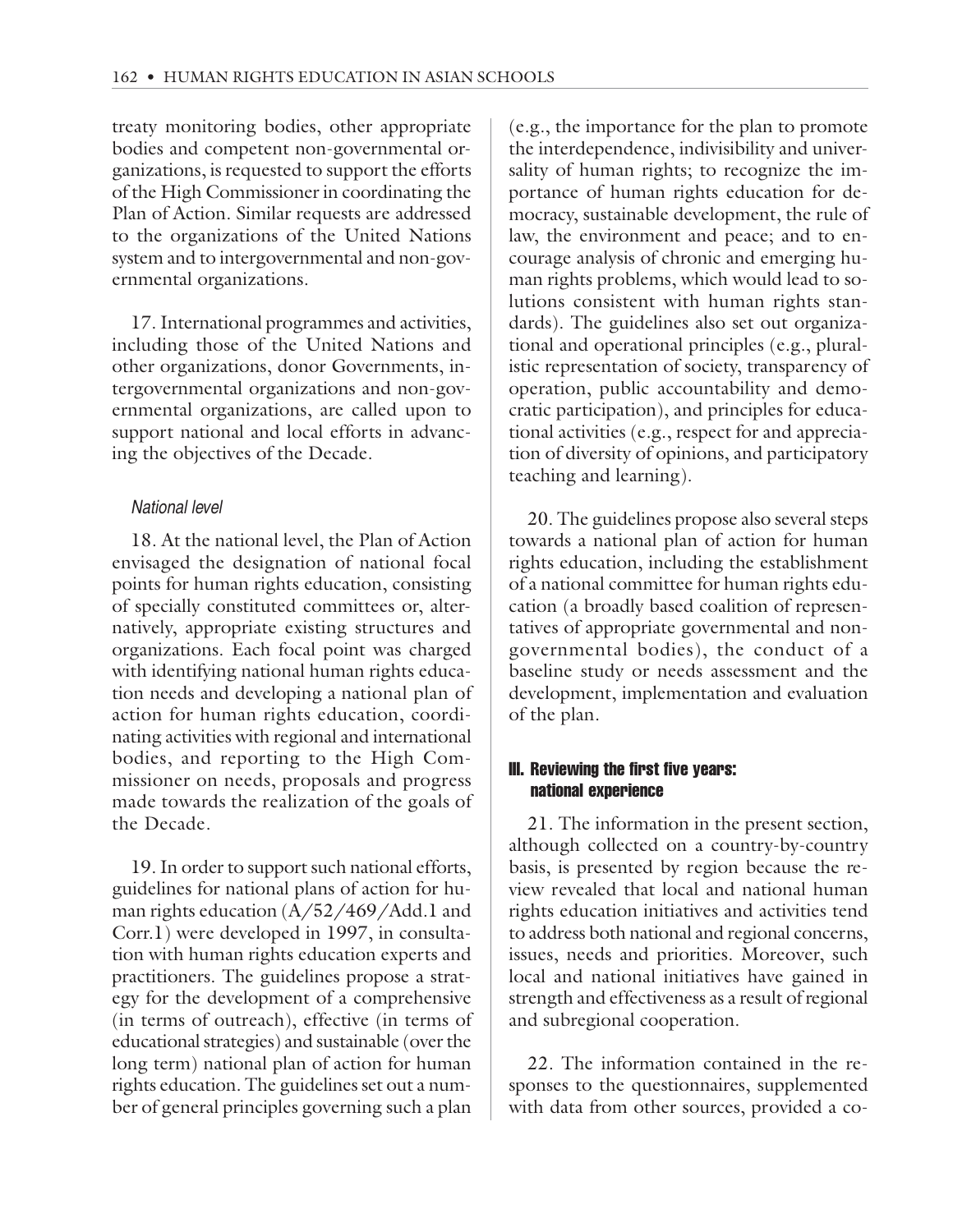herent basis for the formulation of the recommendations presented in section V below.

23. Owing to the limited number of responses to the questionnaires and the difficulties involved in verifying the information received, and being aware of the resulting incompleteness of the picture of the efforts, achievements and shortcomings in the various regions, the review does not name countries and national entities but focuses on a comparative and conceptual analysis of the information gathered.

#### A. Africa

24. Twenty-seven responses to the questionnaires were received from Africa. Of the 53 Governments to which the questionnaires were addressed, 7 responded. Other responses were received from 13 non-governmental organizations, 3 national human rights institutions and 4 human rights and university institutes.

#### 1. National entities and plans of action

25. Some Governments either created new structures or assigned the task of initiating or supporting national programmes on human rights education to existing governmental agencies. Four national committees for the Decade were established while, in other countries, ministries of justice or ministries of human rights were given the responsibility of dealing with activities related to the Decade.

26. Some governmental respondents have considered the need for a national plan of action for the Decade; two plans have been finalized while others are still in preparation. The latter group comprises both individual national plans of action for human rights education and overall national plans of action for human rights with a human rights education component.

27. Most governmental respondents indicate the involvement of various types of institutions in the development of the national plans of action or national human rights programmes. These institutions include nongovernmental organizations (local and international), United Nations institutions (such as the Office of the High Commissioner, UNESCO, the United Nations Children's Fund (UNICEF) and the United Nations Development Programme (UNDP) and other international organizations (such as the International Committee of the Red Cross and the Commonwealth Secretariat).

28. Most non-governmental respondents are aware of the initiatives taken by Governments in regard to the Decade, including the creation of national committees. A few of them have lobbied Governments for the enactment of legislation supporting the creation of such committees or the development of national plans of action; some have presented related recommendations to Governments. Others participated in the activities undertaken in the context of the national plan of action. Most governmental respondents are, in turn, aware of the human rights education programmes of non-governmental organizations.

29. Among non-governmental respondents, those that either have human rights education programmes or are planning such programmes number more than those which do not have such programmes or plans.

#### 2. Policy and legal framework

30. As legislative support for the teaching of human rights in formal education, Governments mostly cite the existence of provisions in the Constitution and in the basic law on education as legislative support. None mentions any specific legislation or policy for human rights education.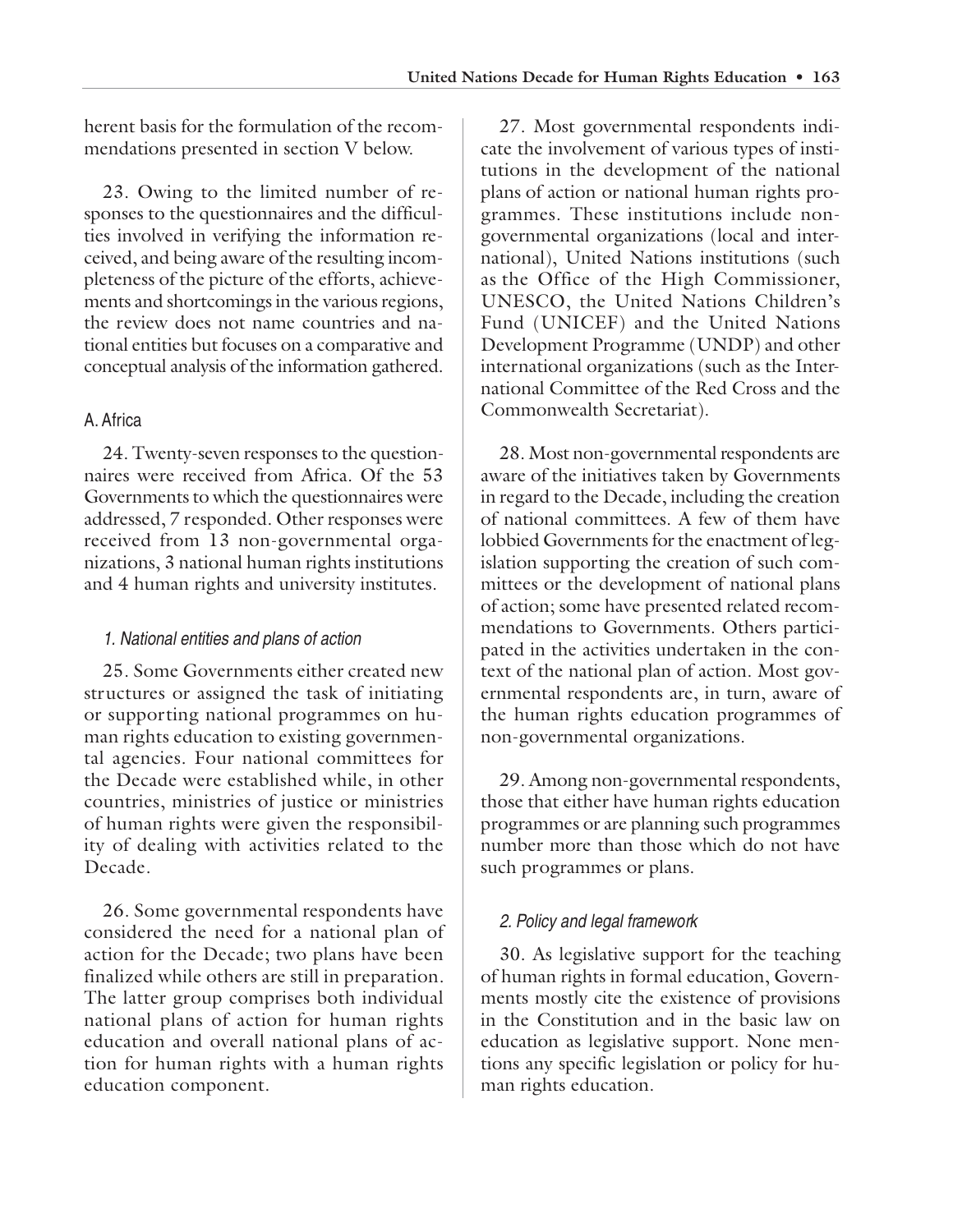#### 3. Implementation

31. As far as formal education is concerned, governmental respondents report that the curricula, from pre-school to secondary levels, incorporate the teaching of human rights. Human rights concepts and values are taught as part of existing subjects, such as civics, morals, history, social studies, sociology and philosophy, and there are no separate human rights subjects. The national Constitution, the Universal Declaration of Human Rights, the two International Covenants, the International Convention on the Rights of the Child, the Convention on the Elimination of All Forms of Discrimination against Women and the African Charter on Human and Peoples' Rights are frequently cited as providing content for human rights education in schools. Governmental respondents also mention the organization of extra-curricular activities (such as UNESCO clubs). In general, there are no textbook analyses and evaluation of human rights teaching in the formal education system, but some Governments state that there are plans to carry out such evaluation along with a review of the curriculum. Some human rights education materials are reported to be available for the schools.

32. At the tertiary level, few universities have courses on human rights; the existing courses are offered mainly in the faculty of law of some universities (especially those with human rights centres).

33. Few governmental respondents have human rights education programmes for professional groups. Of these groups, members of the police, members of the armed forces, prison officials, lawyers, prosecutors, judges, foreign service personnel and a few unidentified professionals have undergone some human rights training programmes; however, pre-service programmes for those professionals and for health officials, immigration officials and journalists are very rare. For other groups, such as teachers, workers, trade union officials, employers and social workers, there are very few pre-service or in-service programmes.

34. Even fewer Governments provide human rights education programmes for other groups in need; if they do exist, such programmes are aimed (with differences by country) at women, children, the elderly, disabled persons, refugees, the internally displaced and persons with human immunodeficiency virus/ acquired immunodeficiency syndrome (HIV/ AIDS), and do not address other groups, such as community leaders, minorities, migrant workers, prisoners and persons in extreme poverty.

35. Non-governmental organizations with human rights education programmes have corresponding activities and materials. They mostly provide human rights education programmes for various groups in need, and also organize general public awareness programmes. A few of them are also involved in human rights education programmes for professional groups, such as teachers and police officials; one non-governmental organization organizes subregional human rights education programmes for women who are members of Parliament, cabinet ministers and governmental policy makers. Seminars, conferences, public gatherings (such as marches and street assemblies) and competitions for specific groups constitute the major types of activities.

36. Some non-governmental organizations are collaborating with governmental institutions through joint projects and networking activities. Many non-governmental organizations are linked to intergovernmental organizations and programmes, such as the United Nations (Office of the High Commissioner), UNESCO, UNICEF, the United Nations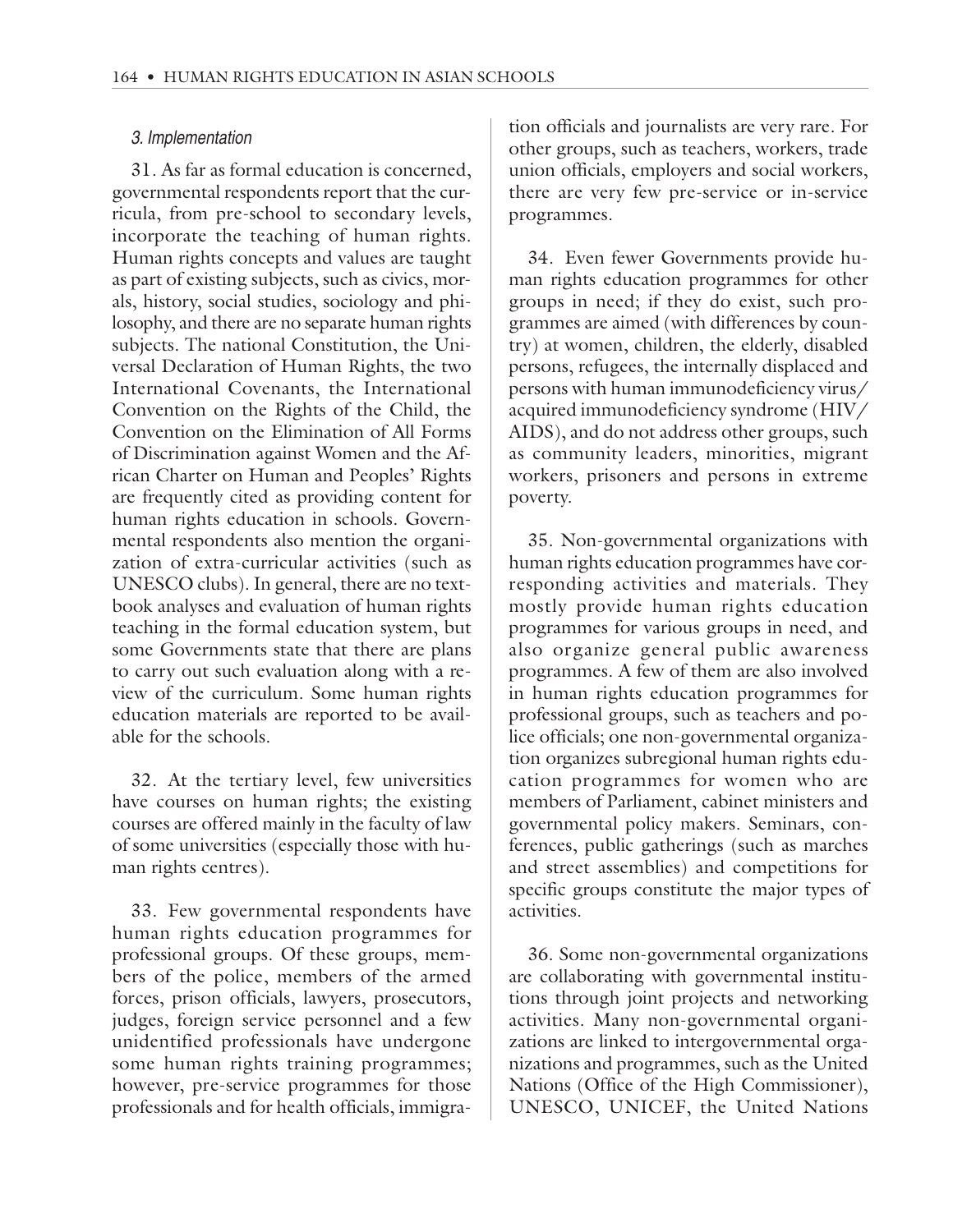Development Fund for Women (UNIFEM) and UNDP; they are involved in country projects and participate in conferences or workshops organized by those intergovernmental organizations, a few of which provide training programmes through their regional offices. In one case, partnership with such agencies as the United States Agency for International Development (USAID), the Danish Agency for Development Assistance (DANIDA), the Canadian International Development Agency (CIDA), the Swedish International Development Cooperation Agency (SIDA) and the British Council is also mentioned.

37. Many Governments and non-governmental organizations in the region expect intergovernmental organizations to provide financial and other support for their projects.

## 4. Obstacles and needs

38. Both Governments and non-governmental organizations are confronted with a number of obstacles in developing and implementing human rights education programmes.

39. Governments generally mention the need for human resources, such as documentation specialists, training experts and other appropriate personnel. Materials for activities for human rights education (teaching, learning and training materials), and information on how these materials can be obtained, are also needed. There is also mention of the need for learning methodologies appropriate to human rights education. Governments intending to develop a national plan of action for human rights education express the need for technical assistance in this regard. One Government stressed that human rights education for adults could be enhanced through partnership with trade unions.

40. Funding, and in particular a long-term funding system that would ensure the longterm impact of human rights education programmes, is cited as a need both by Governments and non-governmental organizations.

41. Non-governmental organizations express the need for more political will on the part of Governments to develop and implement national plans of action for human rights education, to undertake human rights education programmes and to enact laws supporting human rights education, in line with the goals of the Decade. They also see the need for improved partnership between Governments and non-governmental organizations in support of human rights education, and for Governments to support the use of the media to promote human rights. More active regional networking among non-governmental organizations is also needed (the Southern Africa Human Rights NGO Network is mentioned as an example).

42. A few non-governmental organizations stated that illiteracy, traditional cultures and values, political instability and, most important, poverty are obstacles to work in human rights education; one non-governmental organization stated that human rights education programmes would need to be linked to the basic needs of the final beneficiaries in order for them to be emancipating.

## B. Americas

43. Forty-five responses to the questionnaires were received from the Americas. Of the 35 Governments to which the questionnaires were addressed, 7 responded but only 4 completed the questionnaires extensively, thus providing more in-depth information. Of the region's national human rights institutions, eight responded; nevertheless, it should be taken into account that four were based in the one country. One regional organization and one national commission for UNESCO responded. Non-governmental organizations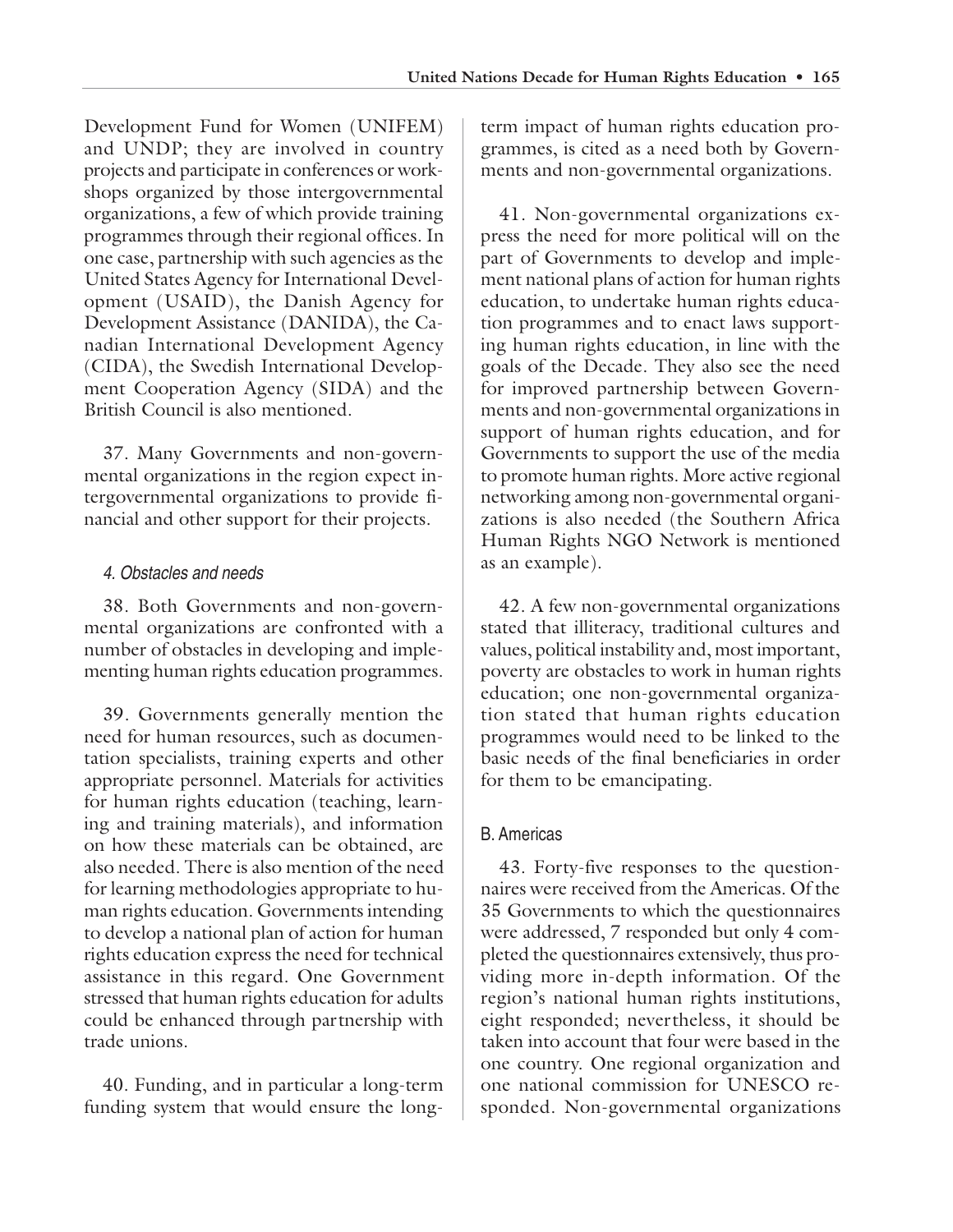provided the largest number of responses: 21 of a total of 44. Seven institutes and universities also responded.

#### 1. National entities and plans of action

44. Very few Governments in the region have established national committees for human rights education. A number indicated that, in the forthcoming year, they would undertake the task of setting up a national committee, comprising various governmental ministries and the relevant organizations from civil society. Nevertheless, a considerable number of Governments did not indicate such an intention.

45. Of the few countries in which a national committee has been established, the ministries of education seem to be the most active actor, while other ministries, such as, for example, those for the interior or social services (which, for instance, might be responsible for the training of law enforcement officials and social workers) seem to regard the Decade as less pertinent to their functions.

46. In a number of countries in which a national committee has not been established, national human rights institutions have taken over the responsibility to coordinate and encourage the development of activities for human rights education at the national level. These institutions have often developed human rights training programmes for professional groups, including non-governmental organizations; in a small number of countries, national human rights institutions have worked in isolation and have not involved academic, non-governmental entities and other actors from civil society.

47. Very few Governments in the region have developed national plans of action for human rights education or overall national human rights plans that include an education

component. Nevertheless, various actors at the national level were implementing ad hoc or partially coordinated programmes. In the absence of proactive governmental plans, non-governmental organizations are developing a large number of local and national initiatives aimed at different target groups; in a number of countries, networks of national and local non-governmental organizations and academic institutions have been established with the objective of coordinating activities for human rights education throughout the national territory.

#### 2. Policy and legal framework

48. A large majority of countries in the region have not devised polices pertinent to human rights education or passed laws calling for the introduction of human rights into the education of children, young people and adults. Two of the few countries that have done so, have recently undergone peace processes and have received extensive support from the United Nations, in both developing a new legal national framework which integrates human rights obligations and providing human rights education to various sectors of society.

49. In another case, the national efforts of a Government, in close collaboration with a non-governmental organization, have not only contributed to the development of policies for the introduction of human rights education across the school curricula and the development of training for the police, but have also contributed to strengthening the work of neighbouring countries by sharing the experience of developing new policies and their implementation.

#### 3. Implementation

50. Many countries are undertaking reforms of the formal school curricula and have chosen this avenue to introduce human rights into the formal education system, including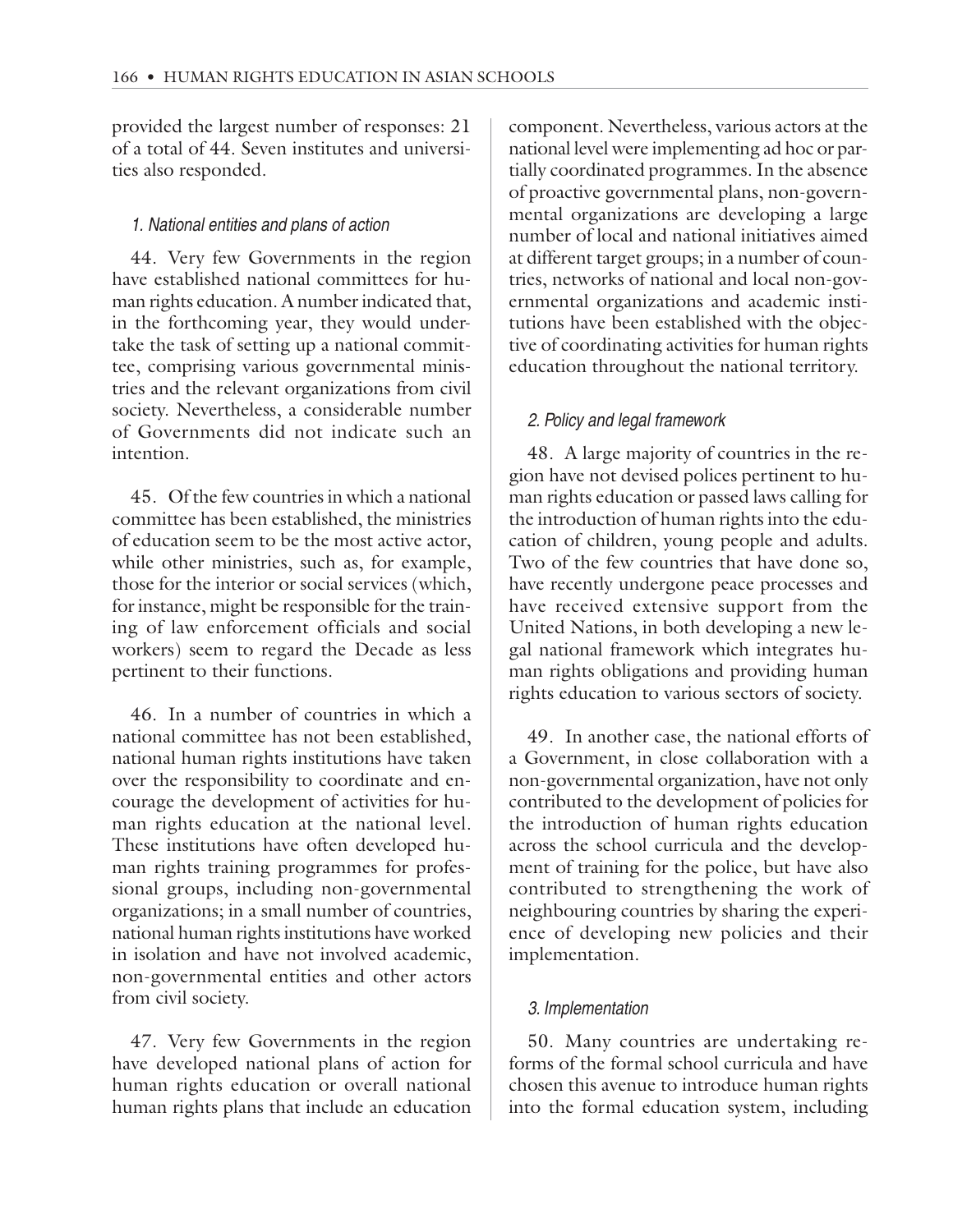through the revision of school textbooks. Most have introduced human rights into the curricula of secondary education and, to a lesser extent, into primary and pre-school education. Most frequently, human rights learning has been integrated into all subjects, cutting across the curricula (and not limiting the teaching of human rights to one subject, such as civics or moral education).

51. The information available reveals that, compared to efforts aimed at children and young people, few efforts are aimed at institutionalizing human rights pre-service and inservice training for professionals, and adults in general. For example, only one country reported having developed a human rights training programme for the military, through the human rights office in the Ministry of Defence.

52. The range of activities implemented during the Decade is vast and has varied from the convening of conferences, seminars and public meetings and the holding of children's drawing competitions, cultural events and public marches, to the production of written or audio-visual materials in several local languages. Promotional materials (brochures, posters, stickers etc.) and publications have also been produced and disseminated.

53. The commemoration in 1998 of the fiftieth anniversary of the adoption of the Universal Declaration of Human Rights seems to have served as a catalyst for a large number of activities. In a few countries, these activities have led to the establishment of a diverse number of programmes on the part of the Government; however, these have not necessarily been translated into longer-term planning.

54. Most activities for human rights education are organized by non-governmental organizations and academic institutions. These organizations often work with different target groups, depending on the aim of their organi-

zation; the elderly, indigenous peoples, women, refugees, children and Islamic associations were specifically mentioned.

## 4. Obstacles and needs

55. Lack of political will, limited resources, and a lack of knowledge and understanding of human rights issues were mentioned throughout the region as major impediments to setting up lasting programmes on human rights education and training. In some countries, political instability, corruption, endemic poverty and illiteracy made the task of introducing human rights education more difficult and, at the same time, more urgent and necessary.

56. The inability of governmental agencies and non-governmental organizations to establish partnerships was perceived as a major obstacle. However, in those countries in which this obstacle is being tackled and alliances between civil society and government are being forged, there seems to be a greater number of dynamic and growing activities for human rights education taking place. More collaboration and wider exchanges of expertise and experience are required to make better use of the resources available and to multiply efforts; mixed forums to encourage Governments, academic institutions and non-governmental organizations to seek partnerships and to develop joint efforts are also needed.

57. Broad human rights awareness campaigns to create empathy and understanding of human rights issues are needed throughout the region, in particular through the mass media.

58. There is a demand for a larger pool of resource persons who are knowledgeable in human rights issues and who are able to train others. Consequently, there is an urgent need to implement ongoing and systematic training programmes. Research on human rights edu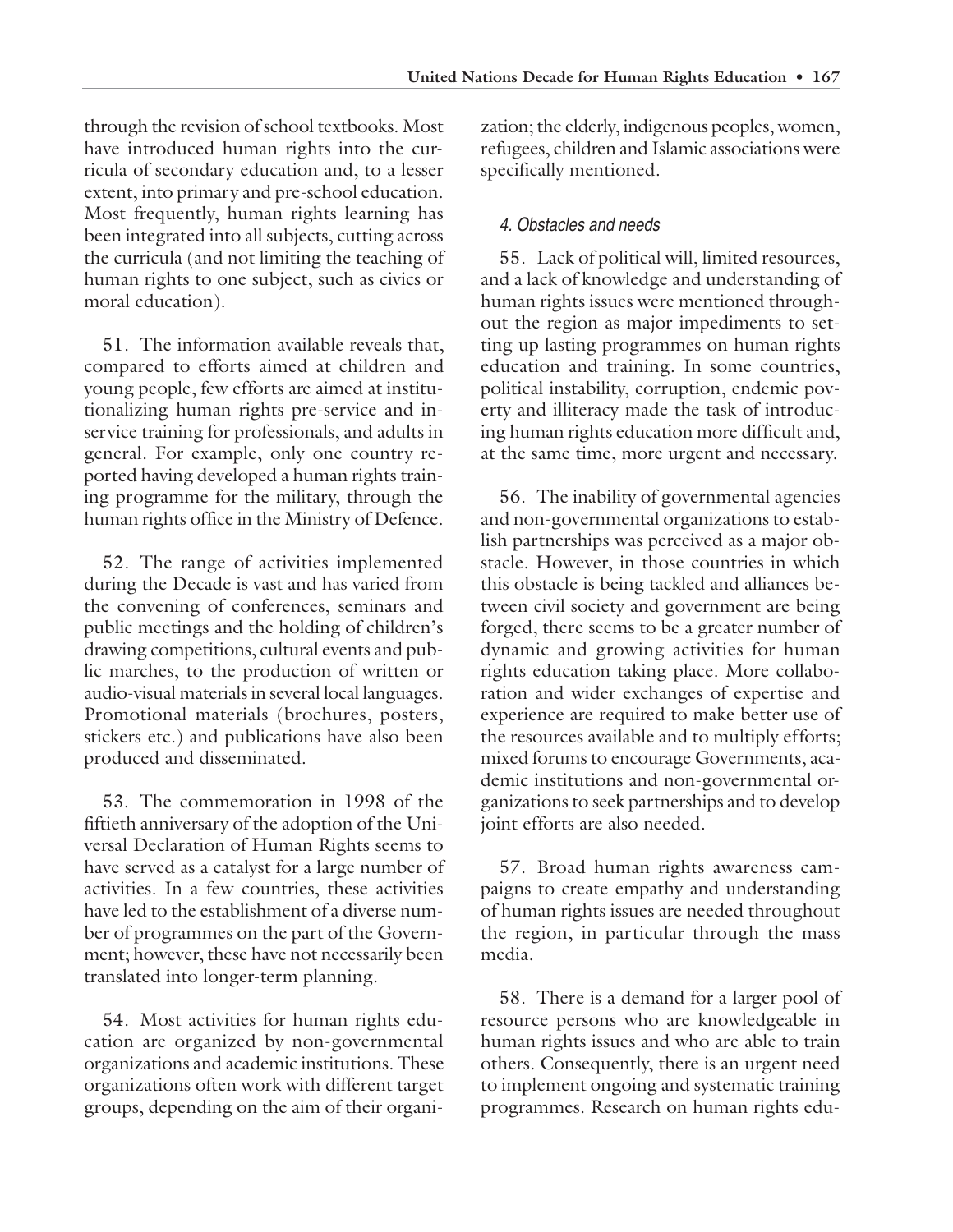cation and human rights issues should complement the implementation of such training activities.

59. Overall, the respondents expressed the need for more educational materials, in particular on the methodological aspects of human rights education, on curricula development and the practical implementation of human rights by key professional groups. Materials aimed at illiterate people and marginalized groups (young and adult) are also needed. Wider and more effective distribution strategies should be devised and implemented. More attention should be paid to education about economic, social and cultural rights and the right to development.

60. The organizational development of both governmental and non-governmental entities is also seen as needing further strengthening. Training in this field should be provided as a component of programmes aimed at creating stronger educational systems and at developing more transparent and participatory organizational practices.

61. Technical advice from the Office of the High Commissioner in developing national plans of action and the expertise to implement them was requested by most respondents (Governments, national institutions and nongovernmental organizations); support from the Office was also sought for the establishment of national networks of human rights educators.

62. The need for financial resources was mentioned by almost every respondent from the region. Financial sustainability is the greatest challenge for Governments, academic institutions and non-governmental organizations.

63. Evaluation tools, including indicators to measure impact at the quantitative and qualitative levels, are needed; the professionalization of evaluation expertise is also an important contribution to better planning and reporting practices. The development of evaluation tools should be combined with training programmes in key sectors so as to spread the use of such tools as widely and rapidly as possible.

## C. Asia and the Pacific

64. Twenty-four responses to the questionnaires were received from Asia and the Pacific. Of the 60 Governments to which the questionnaires were addressed, 4 responded. Nine national institutions, 23 non-governmental organizations, 12 human rights institutes and universities, 3 national commissions for UNESCO and one governmental institution constitute the remainder of the responses.

## 1. National entities and plans of action

65. A number of countries in Asia and the Pacific have taken steps to create legal and institutional support for the Decade. Four countries have established national committees for human rights education. Other countries have designated other institutions as lead agencies, such as ministries of justice, ministries of education and national human rights institutions. The existence of national committees or lead agencies was not necessarily linked to the elaboration of a national plan of action for human rights education. Only two countries are reported to have adopted such plans; one country with a national committee is still in the process of drafting a plan.

66. The existing and planned national committees have varying degrees of involvement of the non-governmental sector. The only Government that sent information on the composition of its national committee reports adequate non-governmental representation (6 of the total membership of 14) and gender representation (5 members are women). In another national committee, representatives of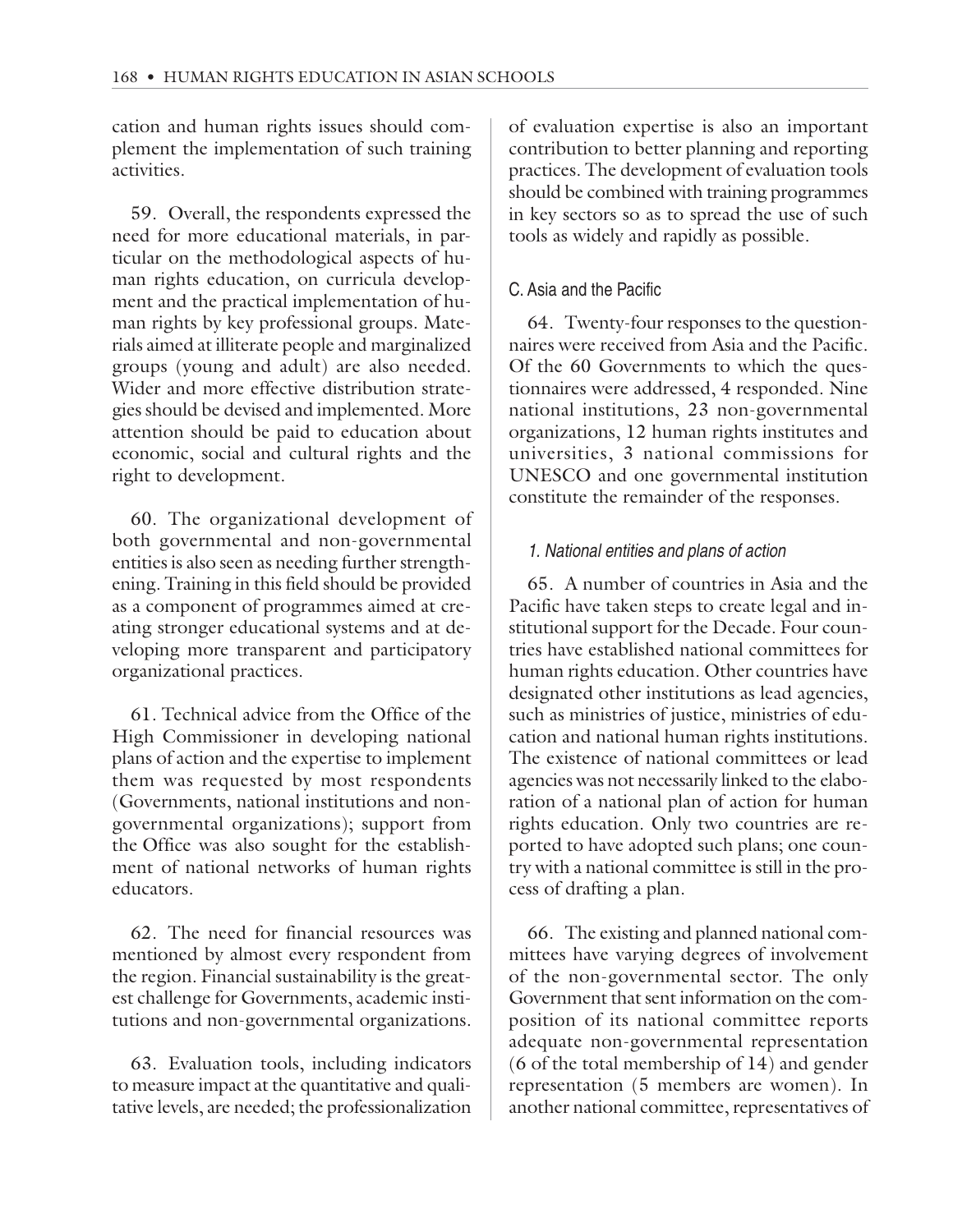the business sector and community organizations are reported to be members.

67. Several countries are still drafting national plans of action. Some mention the support given by intergovernmental organizations, such as the International Labour Organization (ILO), UNESCO and UNDP, in drafting national plans of action. One country has not only adopted a national plan of action but also 26 local government plans of action; local committees were set up in 32 provinces, and they promote related activities independent of those of the central government.

68. In most countries, non-governmental organizations are not involved in the development of national plans of action but take part in their implementation; some non-governmental representatives are members of the national committee. Governments that intend to have a national plan of action expressed support for the inclusion of non-governmental organizations and other institutions in the drafting process.

#### 2. Policy and legal framework

69. Most Governments cite the provisions of the national Constitution and the general education laws as the legal bases for human rights education in schools. Specific laws on human rights education do not yet exist, but several countries are considering this option. One country has an existing executive order that requires the teaching of human rights at all levels of the education system. Another country has a national policy of teaching nondiscrimination to students, which was adopted long before the Decade, as well as a recent policy for the implementation of the national plan of action. Still another country has recently adopted policies that support human rights education in schools, such as the prohibition of corporal punishment and of arrest of teachers without the consent of the school

principal, and the inclusion of human rights education in the school curriculum.

#### 3. Implementation

70. There are no adequate reports so far on the extent of implementation of the existing national plans of action or of any human rights education programme by Governments in the region. Two countries provided information on human rights education programmes for professional groups. The reports cite programmes for teachers, lawyers and judges among the professional groups, and for women among other groups in need.

71. As far as formal education is concerned, discussions on human rights are integrated into such existing subjects as social studies, geography, history, language, or subjects on life experience; the national Constitution, the Universal Declaration of Human Rights, the International Covenants and the International Convention on the Rights of the Child are mentioned as providing content for human rights education in schools. A number of countries in the region are working on the inclusion of human rights education in the educational system. Review of the school curricula, textbooks, teaching materials and teacher training are being undertaken in this regard. Students also learn about human rights through extra-curricular activities, such as election exercises and essay, oratorial or slogan contests. The participation of schools in the Associated Schools Network Project of UNESCO and the Global Village Game of UNICEF is cited as an example of human rights education in schools. Some Governments report that evaluation of human rights education in schools (mainly at the primary and secondary levels) is done through the regular assessment systems including, in one case, the biannual meetings of teachers and parents.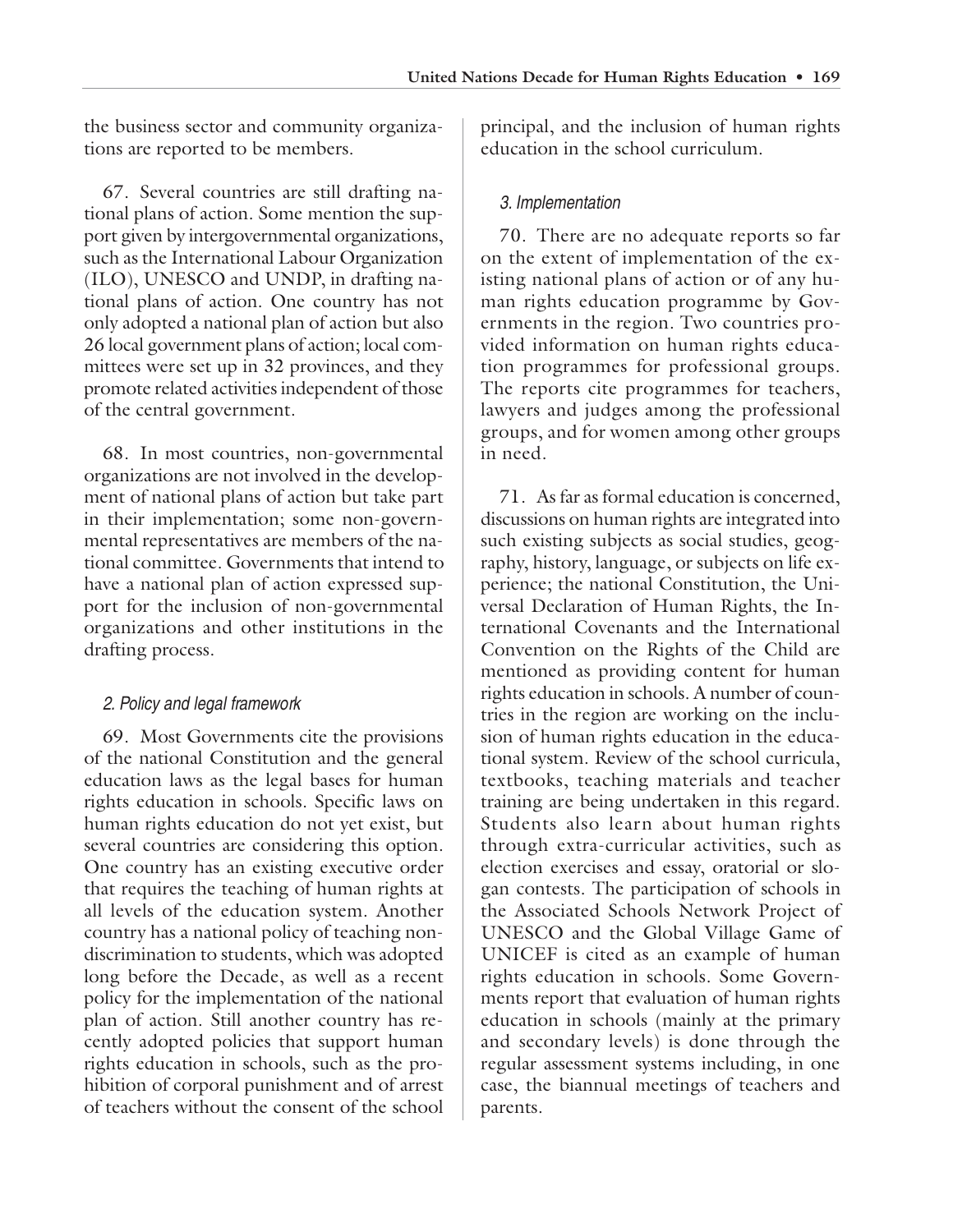72. At the tertiary level, there are several countries in which universities include human rights in their syllabuses.

73. National human rights institutions are acknowledged as playing a significant role in national activities for human rights education by producing human rights education materials, involving governmental officials in human rights education workshops, providing ideas on the development of national plans of action and developing human rights awareness-raising programmes for the general public. One national institution has a broad regional programme that includes human rights education. Collaboration between these national institutions and intergovernmental agencies is, however, not done on a regular basis.

74. Governmental agencies (in particular, ministries of education), non-governmental organizations and national institutions have established partnerships within human rights education projects in several countries.

75. Non-governmental organizations have been particularly active in promoting the Decade; regional conferences and workshops have emphasized the need to promote the Decade at the national level, in cooperation with various governmental and non-governmental institutions; non-governmental organizations are also disseminating publications promoting the Decade in the region. Some non-governmental organizations have developed training and mass media (radio and television) programmes. However, there are also many non-governmental organizations which do not carry out activities for human rights education.

## 4. Obstacles and needs

76. Governments, national human rights institutions, non-governmental organizations and other institutions express similar needs in relation to the implementation of human rights education programmes.

77. Information about existing national plans of action or model plans of action is needed, as is support from intergovernmental agencies in drafting such plans and the provision of corresponding financial support. There is also a need to disseminate research and field studies on human rights, undertake methodological studies to improve the quality of training of trainers and develop specific programmes to educate against racism.

78. The lack of financial support and equipment has also been stressed. Human rights education programmes for the staff of the institutions concerned and for the general public, as well as long-term human rights education programming for specific sectors, are needed. Within the formal education system, there is a need to support the teachers and changes to the school environment. Professional support for advice and networking among human rights educators is also considered necessary, as is a legal environment conducive to human rights education.

79. Awareness-raising of specific issues, such as the relationship between HIV/AIDS and human rights, and the social, economic and cultural context of the concept of equal opportunity, are also identified as issues requiring a specific focus.

80. Better networking between national (governmental and non-governmental) entities and intergovernmental organizations, as well as cooperation, consultation and participation in human rights advocacy efforts are needed. In the absence of a regional human rights mechanism, it was said that opportunities should be explored within the context of the Association of South-East Asian Nations (ASEAN), the South Asian Association for Regional Cooperation (SAARC) and the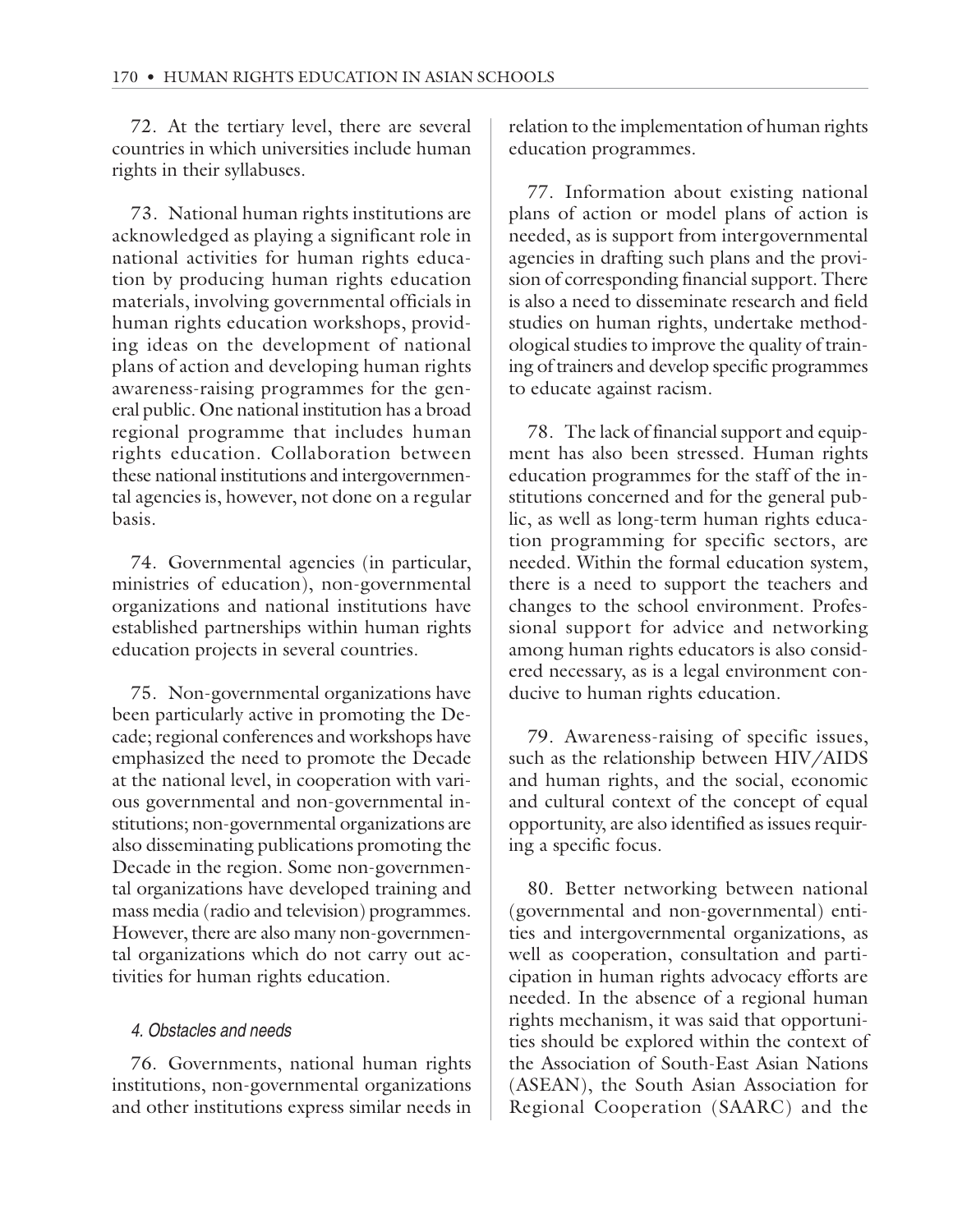South Pacific Forum (SPF), and with the Southeast Asian Ministers of Education Organization (SEAMEO) and the Economic and Social Commission for Asia and the Pacific (ESCAP).

## D. Europe

81. Europe was the region from which the most replies were received (65). Of the 43 Governments to which the questionnaires were addressed, 17 responded but only 11 filled out the entire questionnaire. Nine national institutions, 23 national non-governmental organizations and 13 institutes or universities also replied.

#### 1. National entities and plans of action

82. Fewer than one third of the Governments which responded have national committees for human rights education. Where such committees exist, there is generally an attempt made to maintain gender balance and a mix of governmental, non-governmental and independent expert participation. In one case, a national human rights committee dealing with human rights education was established more than 10 years prior to the proclamation of the Decade. In another case, a national committee set up to commemorate the fiftieth anniversary of the adoption of the Universal Declaration of Human Rights went on thereafter to become one of the most successful in terms of advancing the goals and objectives of the Decade and its Plan of Action.

83. In most cases, the mandate of the national committees included the preparation of a plan of action for human rights education. Where the mandate was more specific and, in addition to human rights education in the formal schooling sector, included specific human rights education mandates relating to racism, foreigners, women and children, the committees were able to function more effectively.

Their effectiveness is also closely related to a diversity of participation, as well as the number of ministries involved. In a few cases, nongovernmental respondents portrayed a different and less flattering picture of the national committees and national plans than did their governmental counterparts. In most cases, where committees were established, a ministry (more frequently, the Ministry of Education) took the initiative. In general, however, advocacy and lobbying by non-governmental organizations were crucial and, in some cases, determinative.

84. Overall, the experience of the region does indicate that various versions of a national focal point exist, and that their existence does have a positive bearing on human rights education. The formal model of national committee set out in the United Nations guidelines has, however, been replaced by other, more informal, entities.

85. In some countries in which there is no focal point for the Decade, work is in progress towards the establishment of a national committee and the elaboration of a national plan of action for human rights education. In one case, a network of human rights coordinators (one in each ministry), charged with pursuing human rights and human rights education questions within and among the ministries, was established, and cooperation with non-governmental organizations and other actors is sought on specific projects, depending on the target audience.

86. Very few national plans of action for human rights education already exist, as such or as part of an overall human rights plan.

## 2. Policy and legal framework

87. Few countries in the region have an encompassing legislative framework for human rights education. Some legislation does, how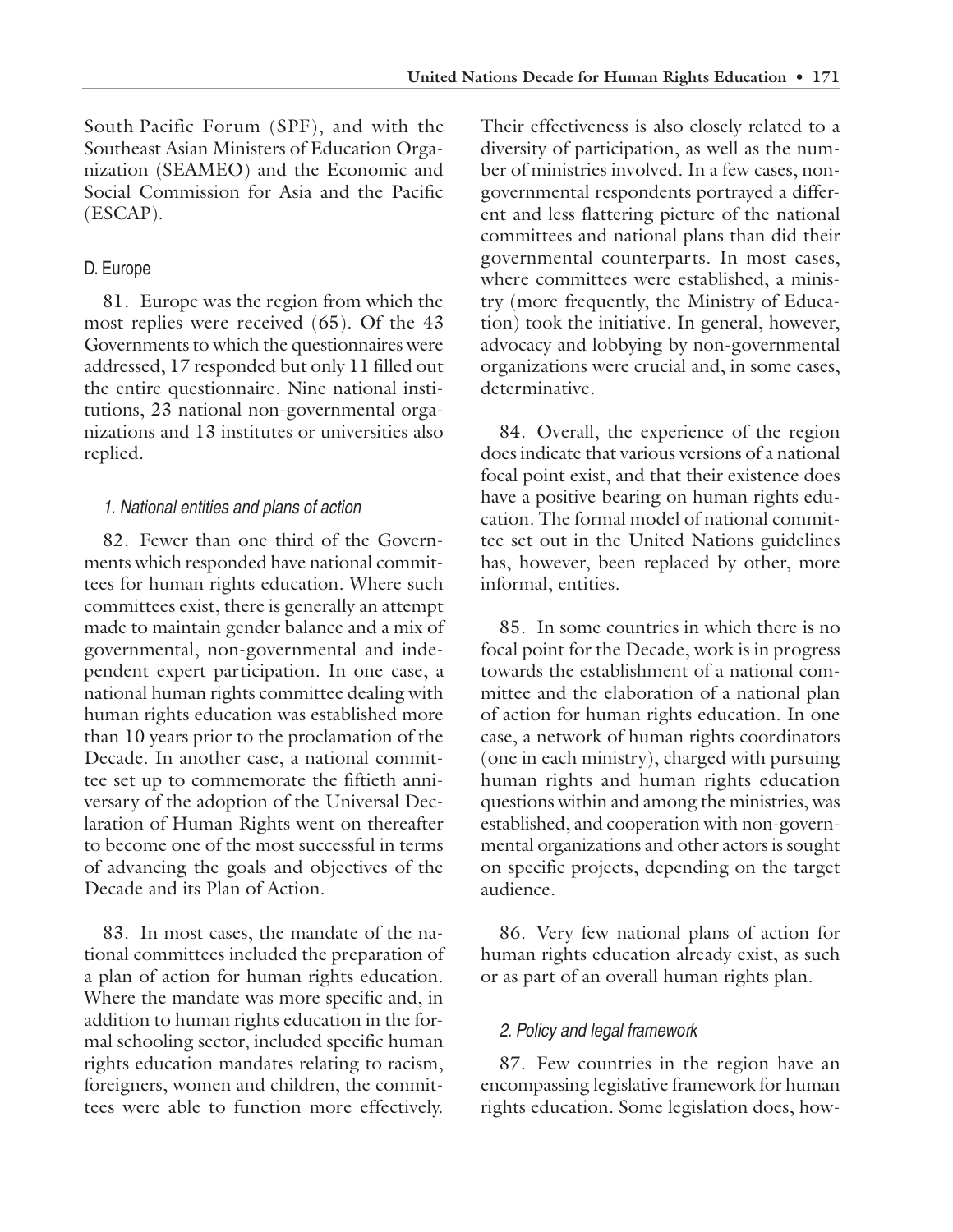ever, exist in most countries, mainly directed at the primary and secondary school levels. It is least frequent for the pre-school level and mostly absent for the university level. Where legislation does not exist, a mandate for education and for human rights education can be found in administrative actions.

#### 3. Implementation

88. Regarding formal education in schools and colleges, only one Government reports integrated human rights education at all levels: pre-school, primary and secondary. Most of the governmental responses indicate such integration at some levels, mostly primary and secondary. Moreover, the responses indicate that human rights education is rarely imparted during every year of primary and secondary schooling, but is targeted at specific age groups.

89. The Decade has raised awareness of the need for textbook revision, curriculum development and teacher training. This seems to be a work in progress in most countries; in one country, a service centre for human rights education in schools, responsible for systematically providing relevant advice to all school teachers, has been set up. In most countries, however, the work has yet to begin.

90. A large number of activities for human rights education are reported outside the context of formal education: general awarenessraising and public information campaigns, seminars, workshops, training (including, importantly, training of trainers), use of nonprint media for communication, use of music, street theatre and the performing arts. The responses under the heading of opportunities indicate that many more windows of opportunity exist than are currently being utilized. They also indicate a low incidence of technical assistance and, while some collaboration with United Nations institutions is

taking place, there is clearly room for much greater collaboration.

91. Issues of discrimination, racism, minorities, inter-generational and intra-generational equity, gender, youth and conflict resolution appear to be attracting the attention of both non-governmental organizations and Governments. There is also concern about pupils' rights and equity in the school system.

92. Human rights education aimed at professional groups is reported with regard to law enforcement, the administration of justice and prison officials, and less so with regard to officials working in ministries relating to the economy and social welfare.

#### 4. Obstacles and needs

93. All of the obstacles identified in the other regions are also reported for Europe. They include the familiar list of lack of resources, political will, technology and time. One response lists as an obstacle, in formal education, the emphasis placed on gaining knowledge rather than on the development of the student's personality and attitude. Another respondent points more positively to a progression in human rights education: from learning to know, to learning to do, to learning to live together and to learning to be.

94. The needs identified include financial, human and technical resources, training materials, methodologies (especially relating to the evaluation of human rights education) and appropriate equipment. Another list of needs relates to enhanced coordination, cooperation and networking.

95. The responses also mentioned the importance of assessing the human rights education needs of specific sectors (e.g., minorities, workers, indigenous peoples) or in regard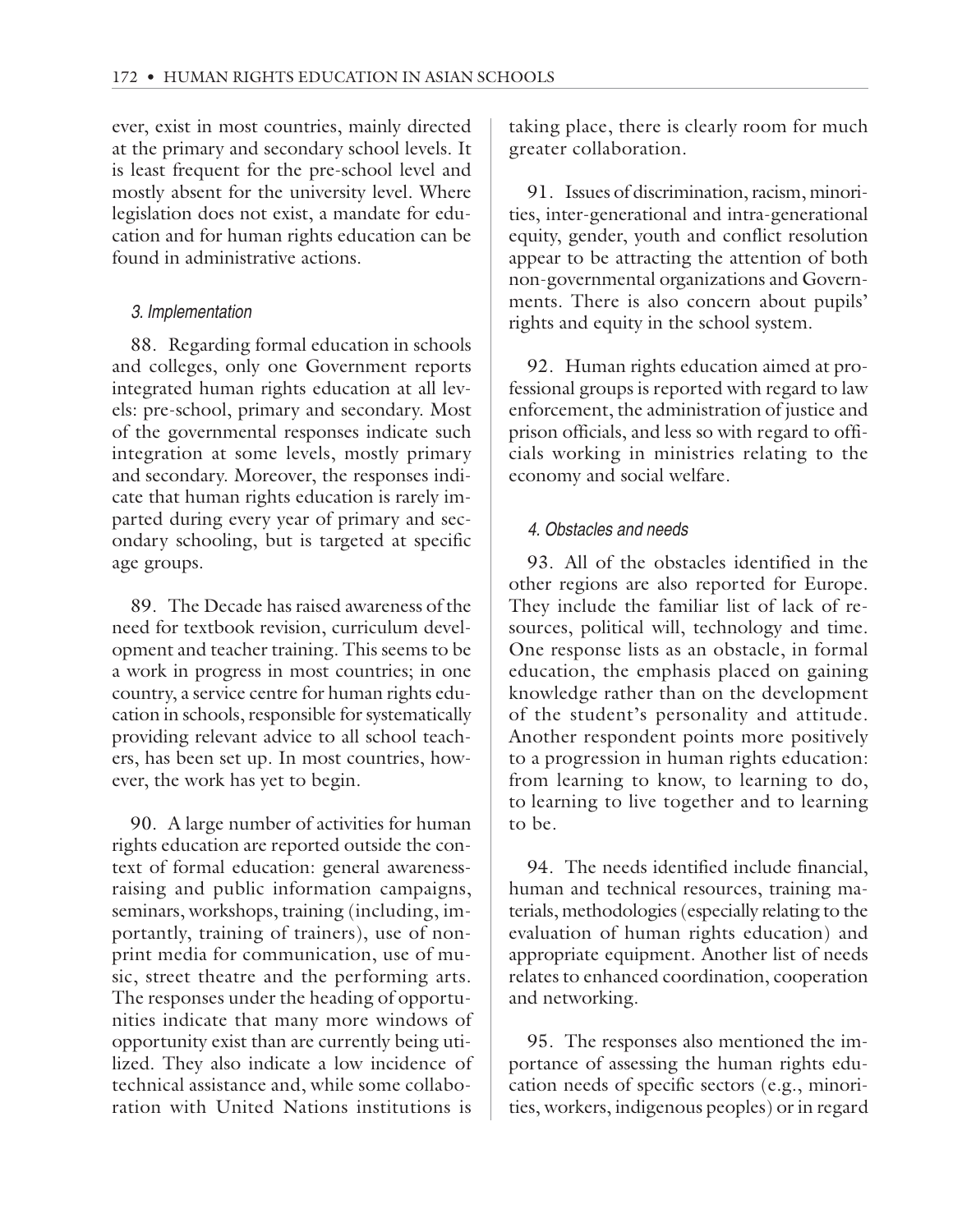to specific issues and practices (e.g., racism, discrimination).

#### E. Cross-regional trends

96. An overall analysis of the information gathered in connection with the mid-term review reveals a number of trends in all regions. The trends raise significant issues that are likely to affect the effective implementation of human rights education programmes. The following are noted:

(a) Responsibility for human rights education is vested in a wide variety of national entities. The effectiveness of their activities varies greatly;

(b) Many activities for human rights education exist independently of national plans of action. There is a strong correlation between the degree of participation by various sectors of society in the development of a plan and its effective implementation;

(c) Many of the wide range of activities for human rights education reviewed appear to be one-off efforts with little or no follow up (e.g., conferences and seminars without an overall strategy). This may put into question their long-term impact;

(d) The responses do not indicate a clear correlation between legislation which supports human rights education and the actual incidence of activities for human rights education. In their replies, respondents focused exclusively on laws relating to the establishment of a mandate and the obligation to provide human rights education; however, several other laws are of considerable importance. Laws may restrict education or justify discrimination in access to education. Laws restricting the media and laws restricting human rights educators or repressing human rights defenders are of crucial importance as well;

(e) Except for one country, no responses indicate treatment of human rights as a separate subject in schools. The only examples of human rights being treated as a separate subject

at the university level were in the programmes of specialized human rights institutes;

(f) The Decade has raised awareness of the potential for human rights education through extra-curricular activities but examples so far involve activities confined mainly to the schools themselves. The scope for extra-curricular activities that reach out from the school to the community and family remains largely underutilized;

(g) The evaluation of activities for human rights education is still very rarely carried out. For instance, the evaluation of human rights education in schools takes place only as part of the regular evaluation process within the school or the Ministry of Education, and not as a separate issue;

(h) Human rights education in the preservice and in-service training of professional groups, as reported, is very limited. In particular, governmental officials need to be aware of all legal reforms, especially those concerned with human rights. While some human rights training is reported with regard to law enforcement, the administration of justice and prison officials, it is less so with regard to officials working in ministries relating to the economy and social welfare, although they also need an adequate understanding and knowledge of human rights practices in order to integrate them into their daily professional activities.

#### IV. Reviewing the first five years: international experience

97. The present section provides an analysis of the responses to the questionnaires by intergovernmental organizations and non-governmental organizations. It focuses on the contribution of the United Nations system, given the specific role attributed to it by the General Assembly which, in proclaiming the Decade, invited the specialized agencies and United Nations programmes to contribute, within their respective spheres of competence, to the implementation of the Plan of Action for the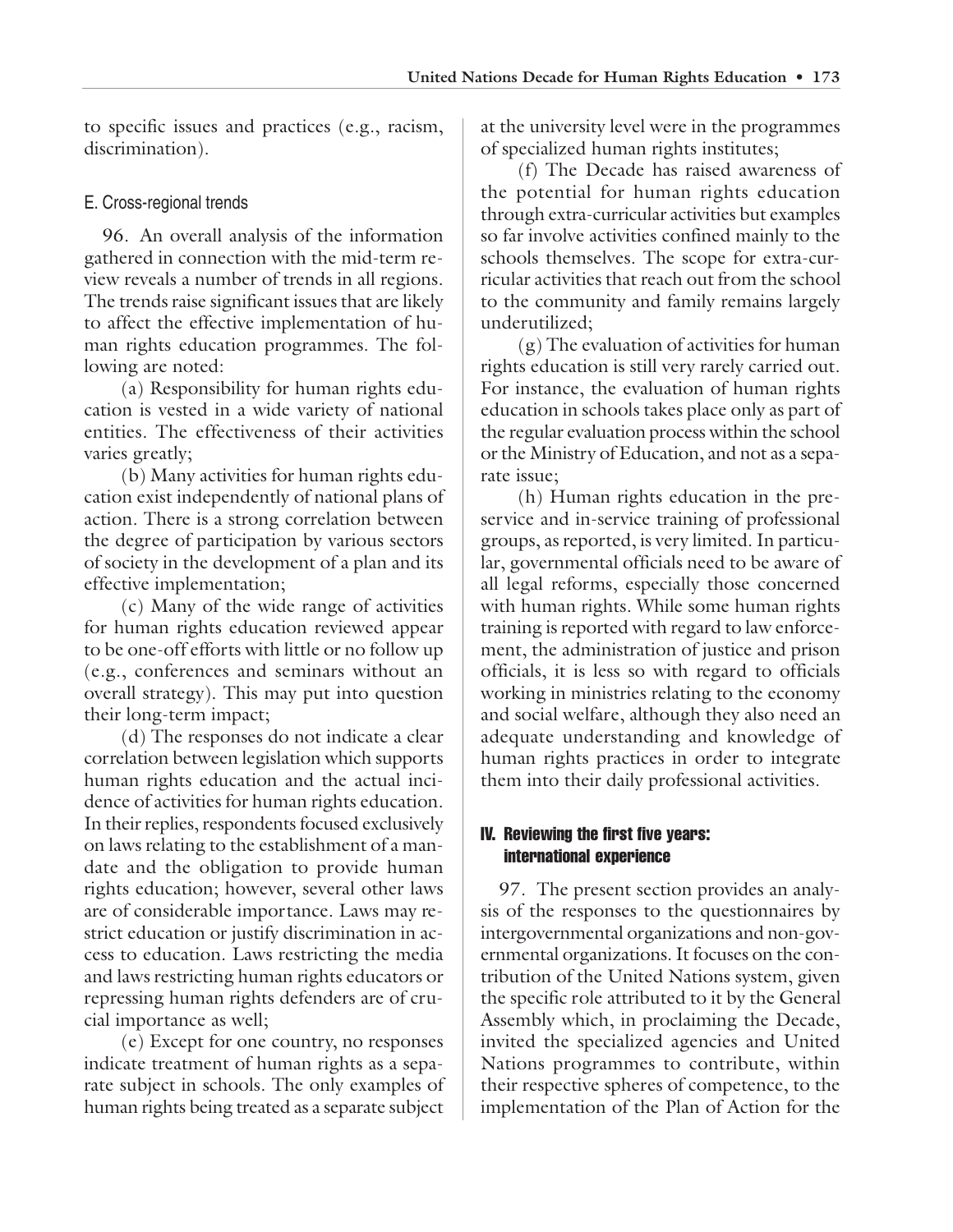Decade (resolution 49/184, para. 10). The World Conference on Human Rights had previously urged all United Nations organs, bodies and the specialized agencies whose activities deal with human rights to cooperate in order to strengthen, rationalize and streamline their activities.<sup>9</sup>

98. Only 16 intergovernmental organizations (all except one belonging to the United Nations system) of the 42 to which the questionnaire was addressed responded, hence the information provided has been supplemented with data gathered from other sources. In addition, responses were received by 40 non-governmental organizations which defined themselves as international.

## A. United Nations system

## 1. Office of the United Nations High Commissioner for Human Rights**<sup>10</sup>**

99. In connection with the Decade, the Office of the High Commissioner was given a double role: an overall coordinating role and responsibility for directly implementing some of the activities outlined in the Plan of Action.

100. In its coordinating role, the Office has disseminated information on the Decade and on human rights education by answering related inquiries, on a daily basis, from all Decade actors. A specific page on the Decade has been developed for the web site of the Office and is periodically updated.<sup>11</sup> Annual reports to the General Assembly and to the Commission on Human Rights on the implementation of the Plan of Action are prepared on the basis of information provided by the principal Decade actors, at the request of the Office. The Office actively encourages, participates in and provides advice on the organization of international, regional and national activities for

human rights education undertaken within the framework of the Decade.

101. In its implementing role, the Office has focused on the following main courses of action in order to contribute to the achievement of the objectives of the Decade:

(a) Establishment of ad hoc partnerships, within specific projects, with other entities of the United Nations system and with other actors;

(b) Strengthening of national capacities for human rights education, including through the organization of educational and training activities and the facilitation of informationsharing, within the context of the technical cooperation programme in the field of human rights;

(c) Provision of support to grass-roots initiatives, through the Assisting Communities Together (ACT) Project, aimed at financially assisting organizations and individuals which carry out human rights activities in local communities;

(d) Development of educational, information and training materials;

(e) Global dissemination of the Universal Declaration of Human Rights. A database containing more than 300 language versions of the Declaration is available through the web site of the Office.<sup>12</sup> For this project, the Office has been mentioned in the *Guinness Book of World Records*, the Universal Declaration of Human Rights being the most translated document in the world.

## 2. United Nations Educational, Scientific and Cultural Organization

102. As envisaged in the Plan of Action for the Decade, cooperation between UNESCO and the Office of the High Commissioner has increased during the first five years of the Decade. The Office and UNESCO have implemented three joint worldwide projects: broad dissemination of the Universal Declaration of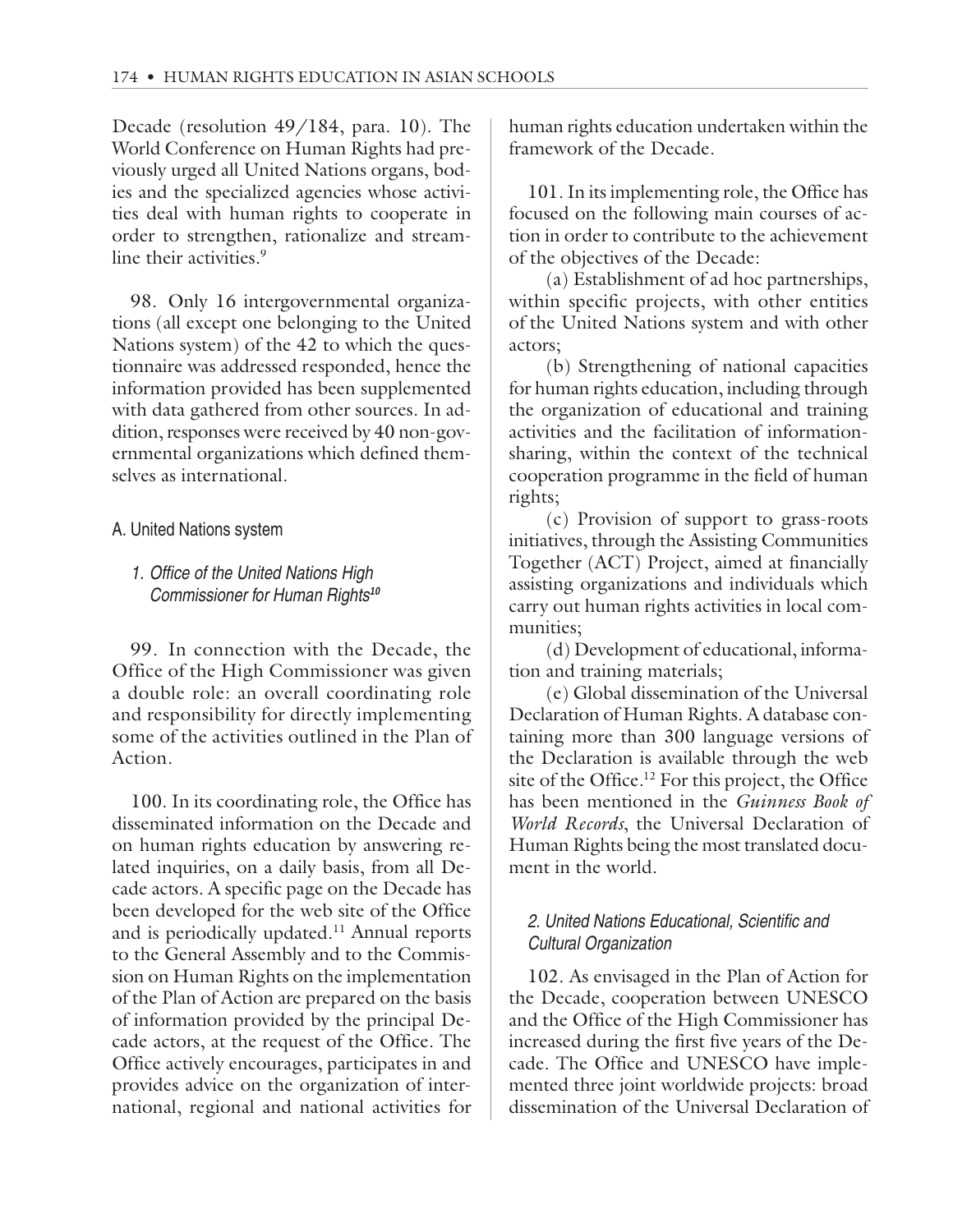Human Rights in schools, in 1997; dissemination of the guidelines for national plans of action for human rights education, in 1998; and a global survey on human rights education materials, organizations and programmes, in 2000. Consultation on the respective activities of the two has also substantially increased.

103. Within this framework, UNESCO has been focusing its contribution to the Decade on three areas:

(a) Strengthening human rights education capacities at the national and regional levels, including the organization of four regional conferences on human rights education in Europe (Finland, 1997), Africa (Senegal, 1998), Asia and the Pacific (India, 1999) and in the Arab world (Morocco, 1999);

(b) Development of materials on human rights education. These include various manuals, studies, bibliographies and directories;<sup>13</sup>

(c) Commemoration of the fiftieth anniversary of the adoption of the Universal Declaration of Human Rights. Activities in this area included an awareness-raising campaign with the production of promotional material (posters, calendars, publications etc.) and the organization in 1998 of a panel on the theme "Human rights education: building a universal culture of human rights".

## 3. Other United Nations institutions: an overview**<sup>14</sup>**

104. A brief description of the contribution to the Decade by other organizations of the United Nations system follows.

## *United Nations programmes and units of the Secretariat*

105. The Department of Public Information raises public awareness of basic human rights and key human rights issues by producing radio and television programmes and other materials (posters, brochures, booklets etc.) in the six official languages of the United

Nations and in others, which are widely disseminated to the media and the public in general through the network of United Nations information centres and through the Internet. Training for journalists, press conferences, briefings and seminars to inform the media of the work of the United Nations in human rights are held on a regular basis. The Department of Political Affairs has substantively included human rights education in the activities of its peace-building offices in Guatemala, Guinea-Bissau, Haiti, Liberia and Sierra Leone.

106. UNICEF has incorporated the education of young people as an important component in its advocacy programme concerning the Convention on the Rights of the Child, through the development of an appropriate educational strategy, the conduct of workshops for trainers and the development of materials emphasizing the methodology and content of human rights education. A network of educators and others involved in human rights and child rights has been established to facilitate the exchange of experience and ideas. UNICEF is exploring the application of a child rights approach to the wider educational process.

107. Since the adoption of its policy on integrating human rights into sustainable human development in 1998, UNDP, working in close cooperation with the Office of the High Commissioner, has included human rights in its training at all levels, and has drawn the attention of its resident representatives to the objectives of the Decade. Regional and subregional workshops on human rights-based approaches to development have been organized for UNDP resident representatives and staff and for governmental representatives, and relevant materials have been developed. A joint global subprogramme, HURIST (on the strengthening of human rights) has been launched by UNDP together with the Office of the High Commissioner.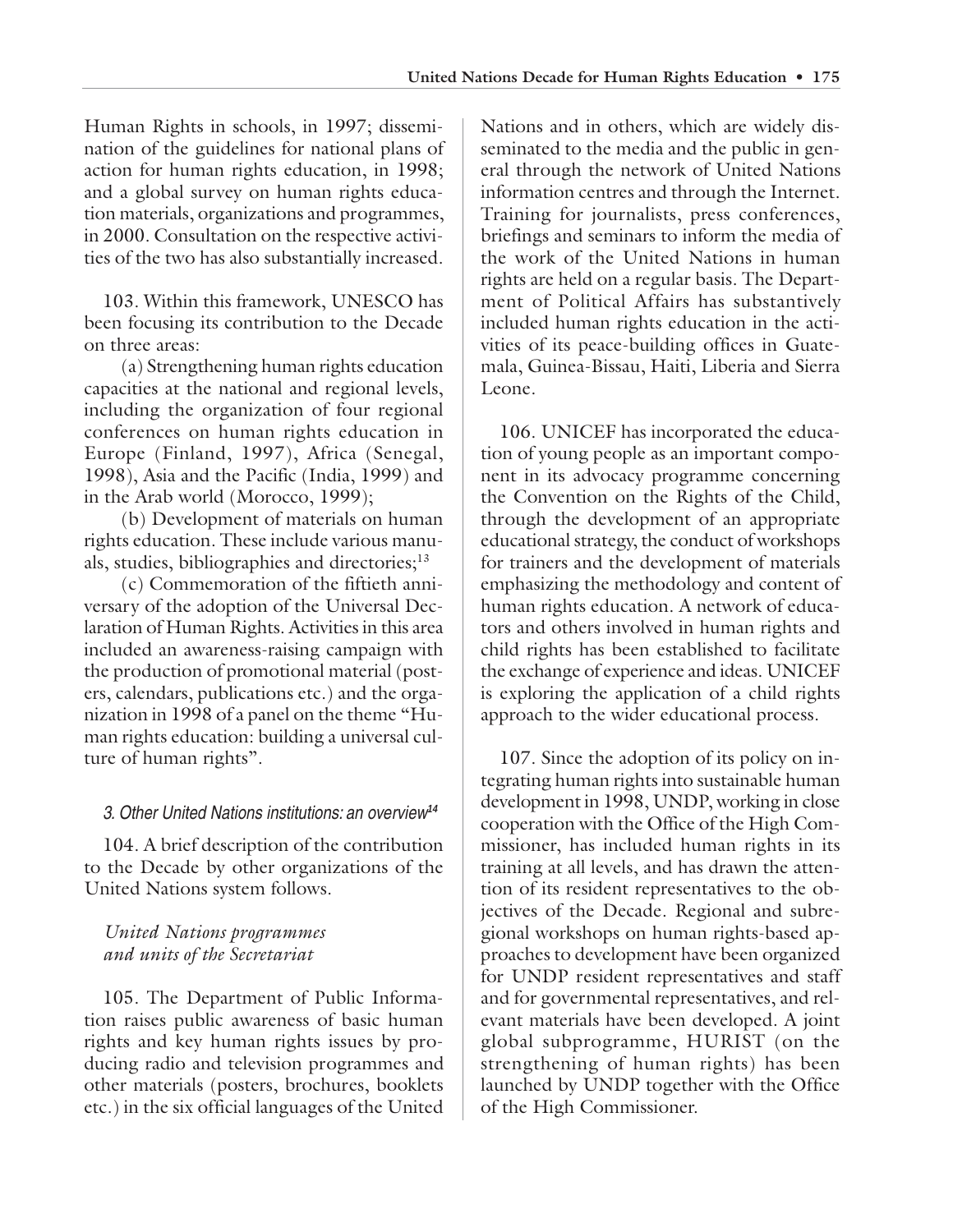108. The Office of the United Nations High Commissioner for Refugees (UNHCR) has developed programmes on human rights education which focus in particular on refugee issues, both for its staff and for refugees. Pilot projects in the field of peace education and conflict resolution have been offered to children and adults in refugee and returnee communities, and related training modules have been prepared. The fiftieth anniversary of the adoption of the Universal Declaration of Human Rights prompted the development of a kit of basic educational materials to promote peace, conflict resolution and human rights in refugee schools. Annual refugee law seminars are held in Europe to promote refugee law clinics.

109. The United Nations Environment Programme (UNEP) has geared its activities towards the promotion of the right of human beings to a safe and healthy environment, which is intertwined with the right to life, health, adequate housing and food, and the right to safe and healthy working conditions. It promotes public participation in environmental decisionmaking as part of its regular programme.

110. The United Nations Population Fund (UNFPA) focuses on the health, sexual and reproductive rights of women, and funds an international training programme on sexual and reproductive rights at the Faculty of Law of the University of Toronto. The United Nations Volunteers programme (UNV) is working to create innovative programming to assist in human rights promotion at the grass-roots level and in the area of administration of justice. The United Nations Centre for Human Settlements (Habitat) is developing a programme, in consultation with the Office of the High Commissioner for Human Rights, on housing and land rights, and is planning campaigns on good urban governance and security of tenure. The secretariat of the United Nations Conference on Trade and Development (UNCTAD) is promoting the right to development at the national and international levels. The World Food Programme (WFP) has produced a brochure in various languages on the role of food in relation to the promotion and protection of human rights, both in development and in emergency situations.

111. The Centre for International Crime Prevention, together with the United Nations Interregional Crime and Justice Research Institute (UNICRI), is raising public awareness of the rights of victims of crimes and persons belonging to minorities, the human rights of convicted persons, trafficking in human beings, and forced labour and sexual exploitation. The International Research and Training Institute for the Advancement of Women (INSTRAW) is seeking to work with the Office of the High Commissioner in the preparation of a framework for mainstreaming the principle of the interdependence between all human rights and the principle of gender equality within the United Nations. The United Nations Research Institute for Social Development (UNRISD) is planning to assist in the development of activities for human rights education at the national and local levels, through the national researchers and social activists which collaborate with UNRISD, and has published books on such issues as ethnic diversity and public policy, and ethnic conflict and development. The United Nations Institute for Training and Research (UNITAR) has included modules on human rights in its regular training programmes for members of the permanent missions to the United Nations, and has also carried out a survey of general institutes and training programmes within the United Nations addressed to the personnel of Member States. The United Nations University (UNU) in 1999 organized a six-week pilot international human rights course which addressed economic and political issues, refugees and human rights, and international human rights in a post-cold war world, and will include human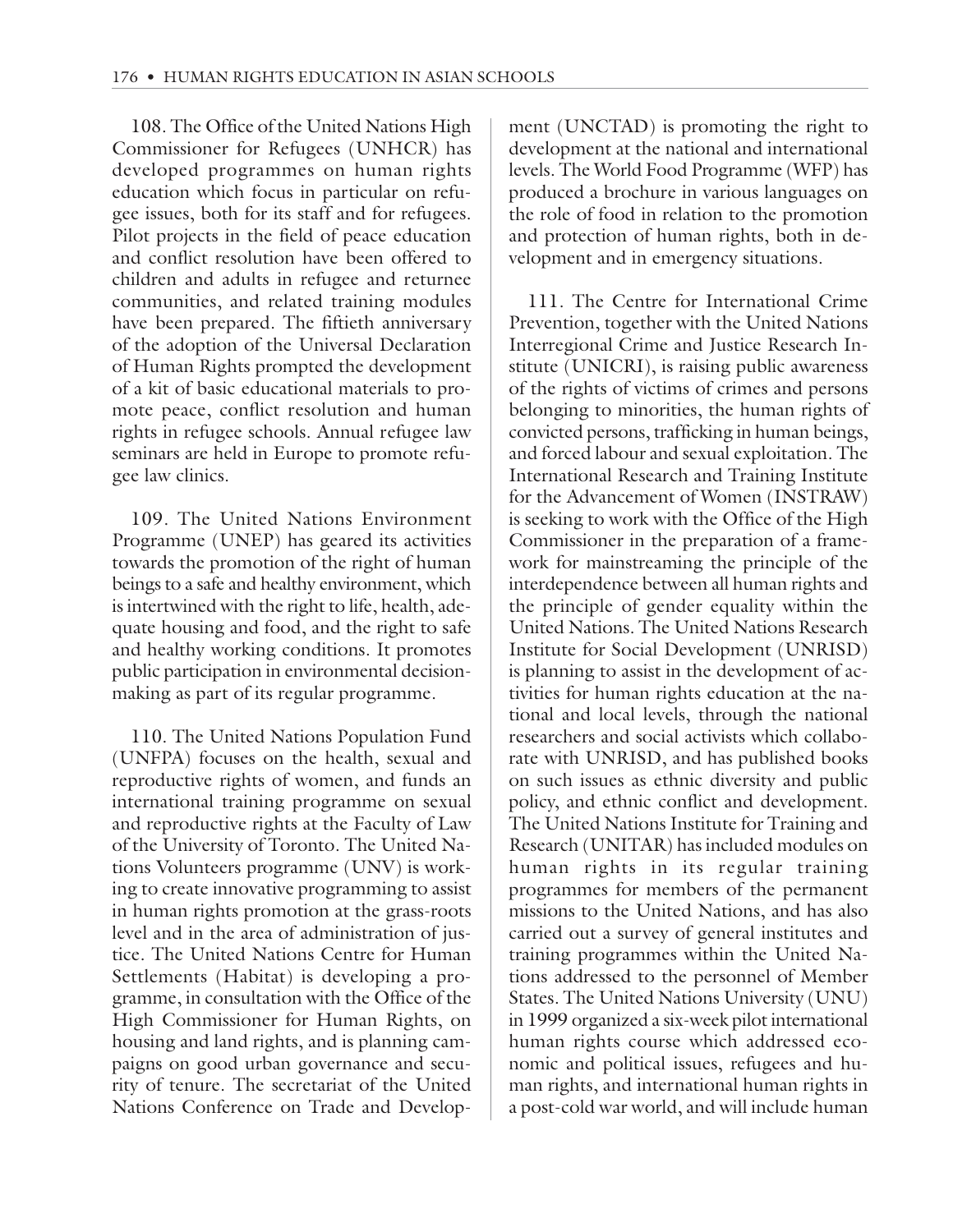rights issues in the international courses to be organized in the future.

## *Specialized agencies*

112. The International Labour Organization (ILO) assists in training and develops training materials related to labour rights and the international labour conventions, and provides ongoing training programmes at its International Training Centre at Turin, Italy. ILO has expanded its public information programme on the basic human rights conventions, in particular with respect to such groups as parliamentarians and members of labour tribunals, and the mass media. Its regular training activities are directed at workers' and employers' organizations, as well as students and teachers from various academic institutions. In 1998, ILO published *The Universal Declaration of Human Rights and ILO Standards*, 15 a comparative analysis on the occasion of the fiftieth anniversary of the Declaration.

113. The World Bank considers education to be one of its strategic priorities; it supports the goals of the Decade and will assist the efforts of member countries in the achievement of such goals and principles. It has recently published *Development and Human Rights: The Role of the World Bank*. 16

114. Other specialized agencies have focused on rights related to their specific mandate. The Food and Agriculture Organization of the United Nations (FAO) has developed materials and is promoting the right to food, and the World Health Organization (WHO) has focused on the right to health, human rights in relation to HIV/AIDS and is developing a human rights strategy.

## *Regional commissions*

115. The role of the regional commissions in regard to the Decade has varied greatly. The

Economic Commission for Europe (ECE) expresses general support for the Decade, although it indicates that its programmes are not directly related to human rights education and that it does not carry out or plan to carry out any activity relating to human rights education. The Economic Commission for Latin America and the Caribbean (ECLAC), on the other hand, mentions that it is already working towards the achievement of the objectives of the Decade. It has collaborated with the Inter-American Institute of Human Rights in an interdisciplinary course on human rights, and envisages a joint research project on economic, social and cultural rights and their realization. It also supports the global dissemination of the Universal Declaration of Human Rights. The Economic Commission for Africa (ECA) does not yet have programmes or materials on human rights education, however, it contributes to the sensitization of the African people on the correlation between human rights violations and conflicts on the continent through national and subregional forums. ECA has embarked on a project to assess the state of governance in Africa and is using, as indicators in this project, the frequency of human rights violations and the actions to redress them.

## 4. Obstacles and needs

116. The lack of financial resources was indicated as a main obstacle to the implementation of activities for human rights education. It was suggested that a way to address this problem could be to develop better networking among the various partners, on the basis of complementary work. Another obstacle relates to the lack of understanding of human rights within organizations, which leads to the absence in them of substantive divisions that focus on human rights.

117. The need to disseminate, within the United Nations system, practical and simple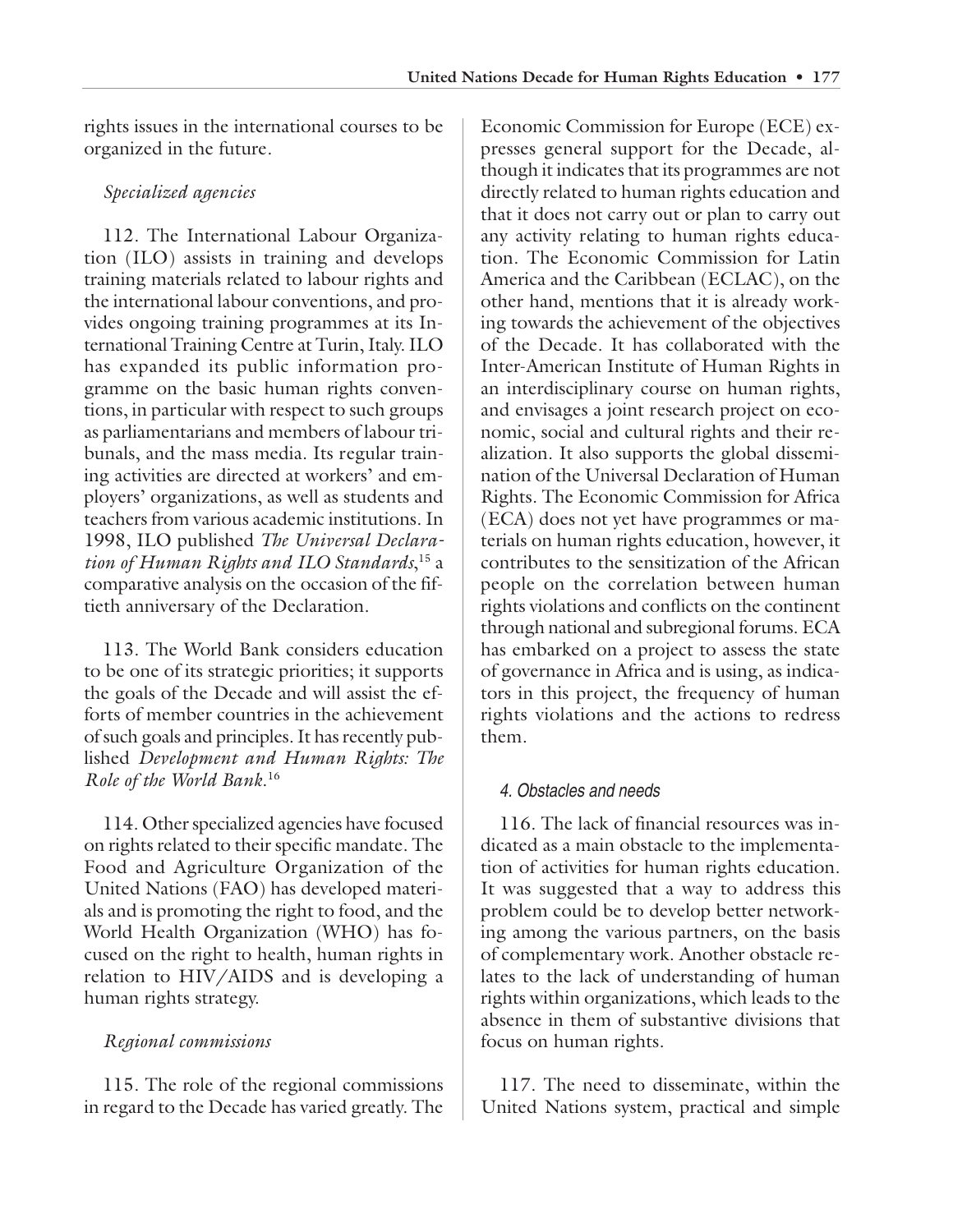information on the United Nations human rights machinery and to improve the working relationship with the Office of the High Commissioner for Human Rights have been stressed, as has the importance of developing large-scale, comprehensive programmes on human rights education and of focusing United Nations work on the empowerment of national human rights organizations and bodies.

#### B. Other intergovernmental organizations

118. The activities for human rights education undertaken by the three organizations mentioned below are excerpted from annual reports of the Office of the High Commissioner on the Decade.

119. The International Criminal Police Organization (Interpol) is promoting human rights in three areas: the development of an international code of police ethics; the promotion of human rights training in police academies; and the collection and dissemination of information on slavery and similar practices. The International Committee of the Red Cross (ICRC) underlined the fact that, within the framework of the Decade, all States should be reminded of their obligation, under international law, to teach and disseminate international humanitarian law among members of the armed forces and civilians. ICRC participates in this effort by producing pedagogical materials (such as cartoons, videos and books, adapted to different regions), promoting international training sessions for members of the armed forces, providing direct training to national trainers, and carrying out awareness campaigns in various countries, in particular through the media.

120. In the first year of the Decade, the Commonwealth Secretariat organized, in September 1995, the Commonwealth Oxford Conference on Human Rights Education, which adopted an agenda and framework for activities for human rights education throughout the Decade. As a follow-up, a regional workshop was held for the Pacific region in July 1996. In addition, the organization sponsored a three-year (1995-1997) study, entitled *Commonwealth Values in Education: Young People's Understanding of Human Rights*, which deals with human rights education at the secondary school level in 23 schools of four Commonwealth countries, and which led to a series of recommendations aimed at furthering human rights education, addressed to Commonwealth ministers with related responsibilities.

#### C. Regional organizations

121. Only one questionnaire was returned by a regional organization. A brief overview of regional activities for human rights education as mentioned in the annual reports of the Office of the High Commissioner on the Decade, follows.

#### *Intergovernmental human rights mechanisms*

122. As a specific contribution to the Decade, the Council of Europe published in June 1999 a preliminary survey of human rights education and training in the member States of the Council of Europe and States with special guest status, prepared in consultation with the Office of the High Commissioner. Within its ongoing programme, the Council of Europe has produced and distributed promotional materials (such as posters, postcards, T-shirts, calendars), specifically targeted materials (for youth, national non-governmental organizations, police and prison officials) and other resource materials (bibliographies and directories). The Inter-American Commission on Human Rights has held human rights seminars and is in the process of identifying priority subregions and countries in which to conduct such seminars in the future; lack of per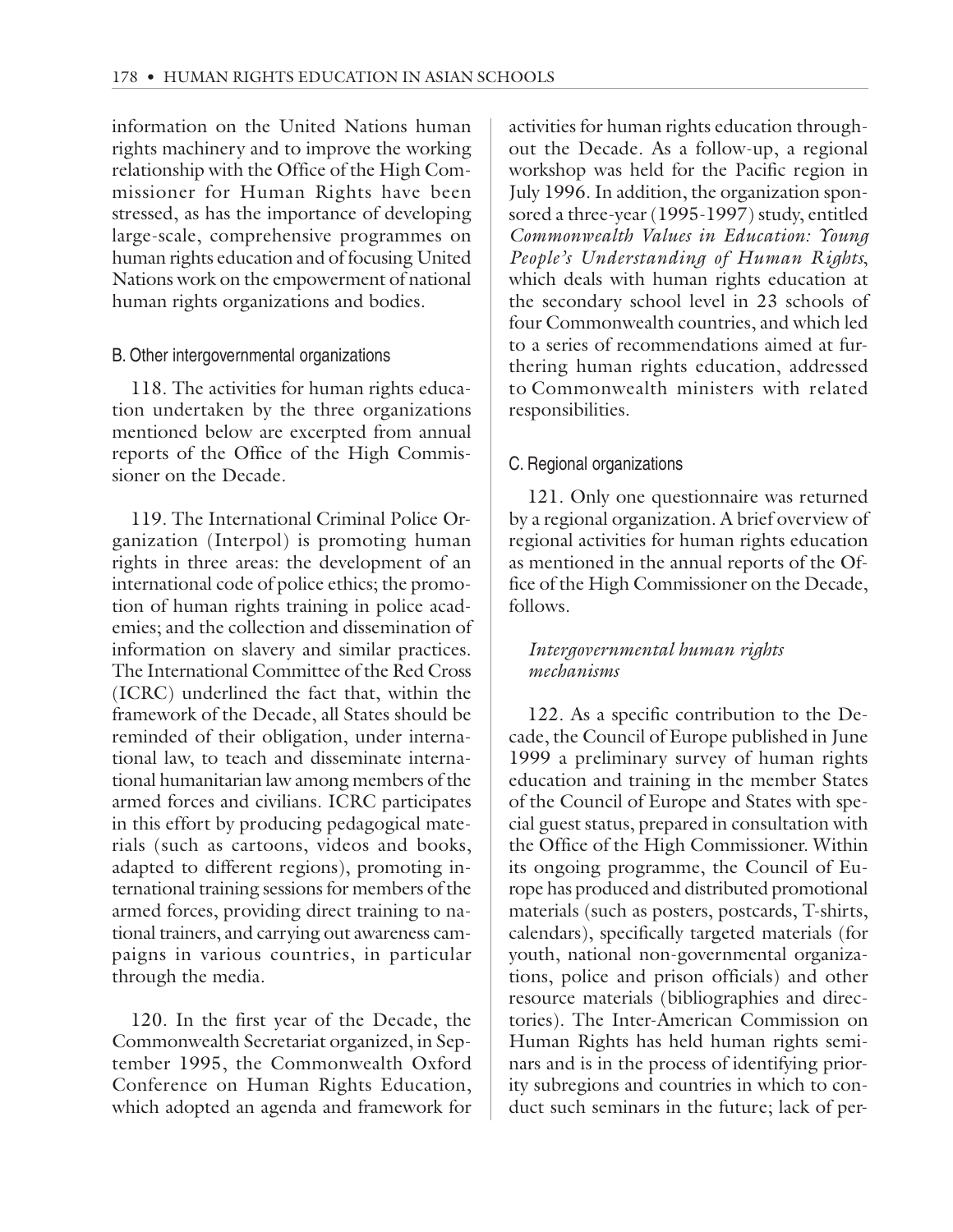sonnel and funding were highlighted as the main obstacles to its adopting a more proactive role within the Decade. The Organization of African Unity has adopted some resolutions concerning human rights education in Africa.

## *Other regional organizations*

123. The European Union has highlighted its funding role vis-à-vis human rights education projects, with an emphasis on the establishment of information networks and research centres and the training of officials working in the administration of justice and in the armed forces, notably in Africa and Central America. In 1997, the European Union established the European Masters Degree in Human Rights and Democratization, in conjunction with 15 partner universities. The Organization for Security and Cooperation in Europe (OSCE) has been contributing to the achievement of the objectives of the Decade through its ongoing activities.

## D. Non-governmental organizations

124. Most international non-governmental organizations which responded to the global survey are involved in organizing training seminars, workshops and courses, and in producing materials to create greater awareness of human rights issues or for use in programmes on human rights education. They largely concentrate on the human rights issues that relate to their own mandate, and carry out generic work on human rights awareness to increase support for their particular concerns. Only a couple of respondents are solely dedicated to human rights education and only one other has a substantial programme on human rights education, which is carried out by its national branches.

125. Very few international non-governmental organizations seem to be aware of governmental efforts related to the Decade and were engaging with the authorities in the development of programmes on human rights training. Most of them organize joint conferences, seminars and other public events on issues relevant to their mandate, together with or with the support of intergovernmental organizations. There seems to be extensive exchange of information and collaboration between international non-governmental organizations and local non-governmental organizations.

126. The major obstacles identified by international non-governmental organizations is the lack of public awareness of and interest in human rights issues, and the difficulties encountered by, and dangers to the physical integrity of, their staff and supporters in some countries. The lack of human resources and political will on the part of Governments to support greater and wider knowledge of human rights are also seen as impediments to their efforts and as factors that need to be addressed.

127. International non-governmental organizations in general also identify the need for more training programmes for all sectors of society, and for the production of pedagogical materials, curriculum development and other materials on human rights education, for all ages.

## E. Trends

128. An overall analysis of the information received from international organizations reveals a number of trends:

(a) The occasion of the fiftieth anniversary of the adoption of the Universal Declaration of Human Rights witnessed several United Nations organizations undertaking specific activities for human rights education. The anniversary appears to have had a greater catalytic impact on the United Nations system than has the Decade;

(b) Although several international and regional intergovernmental organizations are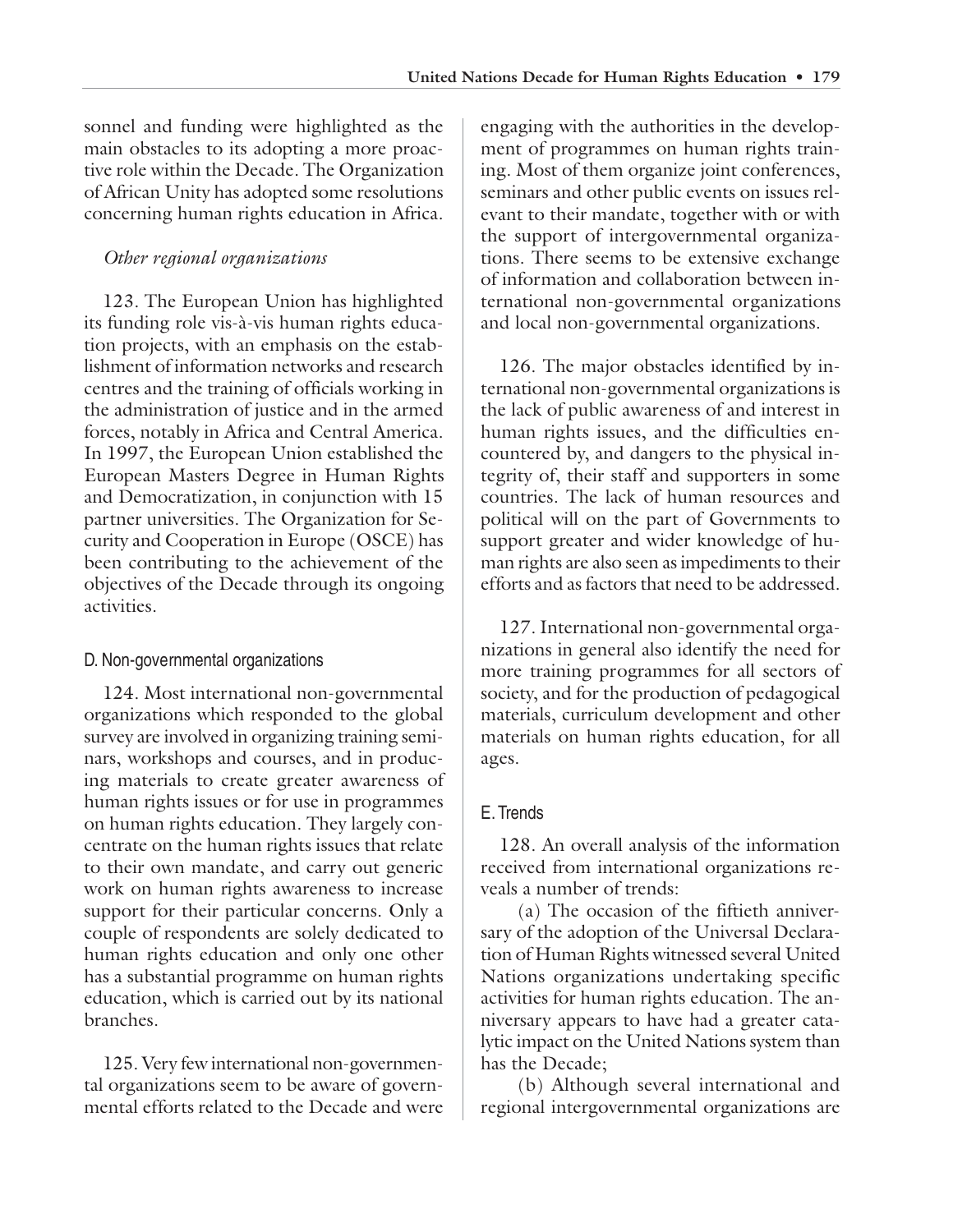undertaking activities for human rights education, there remains inadequate coordination among the relevant focal points, where they exist;

(c) Since the proclamation of the Decade, several intergovernmental organizations, notably some within the United Nations system, have affirmed their support for the Decade. There remains, however, a large gap between the resources allocated to activities for human rights education by such institutions and their affirmation of support. The additional resources that would enable them to develop programmes within the framework of the Decade have been rarely available, and the information sent to the Office of the High Commissioner has referred mainly to their ongoing activities;

(d) Although entrusted with the worldwide coordination of the Plan of Action for the Decade, the Office of the High Commissioner, was not assigned additional financial resources in that regard. To carry out a minimum set of activities, the Office relies on unearmarked voluntary funds; activities for the Decade compete for resources with the other priorities of the Office;

(e) The potential role of United Nations human rights treaty bodies in monitoring the obligations of States in regard to human rights education has not yet been fully exploited;

(f) The review indicates that international organizations, both governmental and nongovernmental, have not fully appreciated and utilized the potential for mobilization offered by the Decade.

#### V. Recommendations

129. The following main findings of the midterm global evaluation provide the basis for the following recommendations:

(a) **Obligations of States.** States Members of the United Nations have unanimously proclaimed the United Nations Decade for Human Rights Education, thereby making commitments relating to human rights education, as set out in General Assembly resolution 49/184. Prior to the Decade, Member States had ratified human rights treaties which contained provisions on human rights education, thereby setting themselves treaty obligations with regard to education in general and human rights education in particular. The evaluation, however, reveals that effective national strategies for human rights education have very rarely been developed;

(b) **United Nations system.** The United Nations system has yet to adopt a system-wide response to the Decade, even though the United Nations reforms currently under way call for a system-wide mainstreaming of human rights in all United Nations activities, from needs and country assessment to priority-setting, programming, monitoring and evaluation;

(c) **National and local actors.** National and local actors have contributed greatly towards the achievement of the goals and objectives of the Decade. As indicated above, the Decade has been a catalyst in eliciting a response from Governments but the response has been uneven and clearly much more needs to be done. Both the United Nations and its Member States have repeatedly recognized the invaluable contribution of non-governmental organizations to human rights education. The present review reconfirms that non-governmental organizations are key actors in that field, and that the Decade is slowly but increasingly proving to be a catalyst and an umbrella for their efforts. There is a growing need, however, for increased collaboration and coordination between governmental and non-governmental actors in respect of their human rights education activities;

(d) **Regional cooperation**. The importance of regional and subregional approaches is clearly reflected in the work of non-governmental actors at those levels. The present review, however, indicates that while there are well-established intergovernmental regional structures, both within and outside the United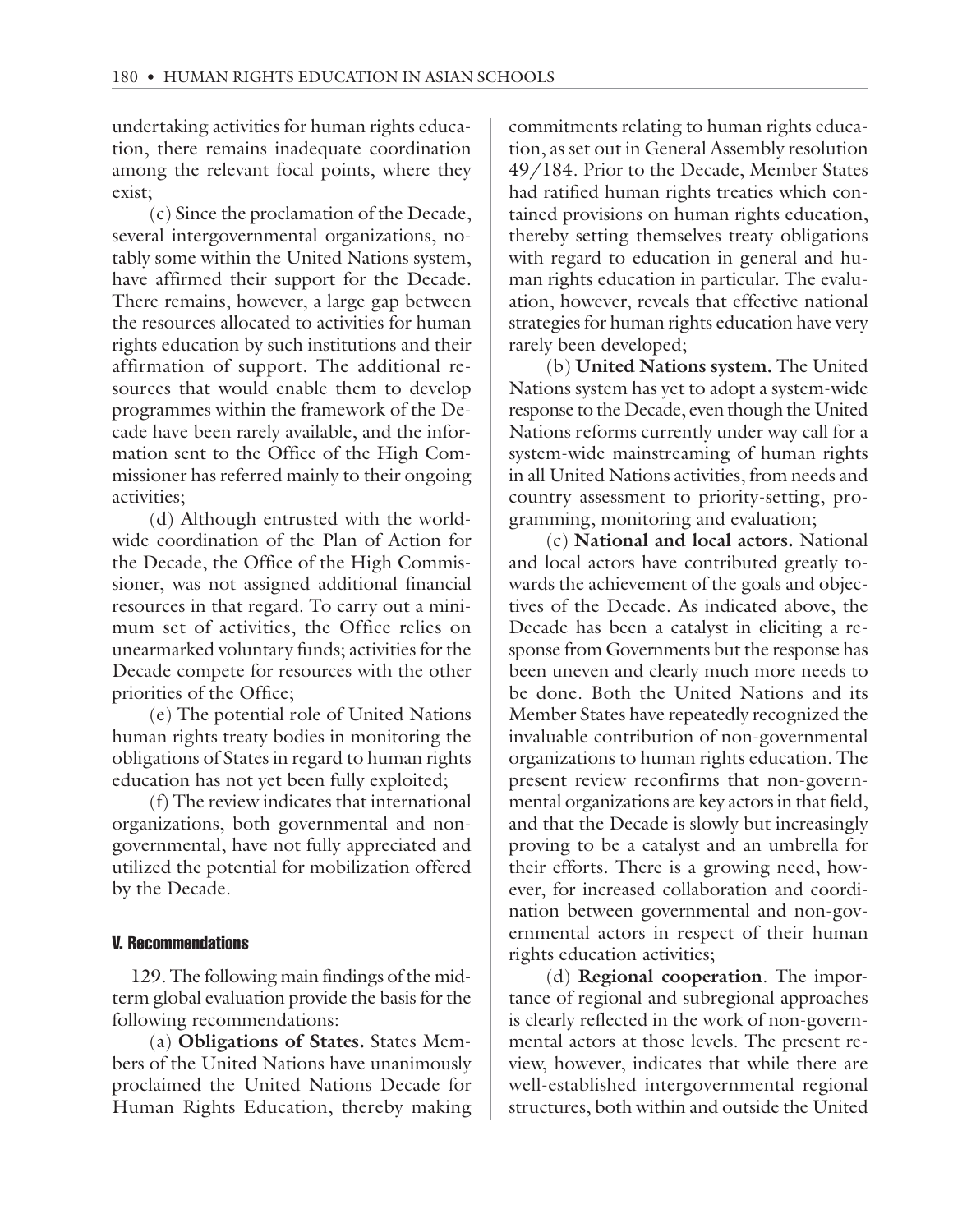Nations, the potential of such structures to contribute to the realization of the goals of the Decade remains largely unfulfilled;

(e) **Monitoring, implementation and evaluation**. Despite the considerable efforts of the Office of the High Commissioner for Human Rights, it is clear from the experience of the first five years of the Decade that monitoring and evaluation of the Decade need to be strengthened at all levels (international, regional, subregional, national and local) and by all actors (intergovernmental, governmental and non-governmental alike);

(f) **Resources**. An enormous gap remains between the commitments and obligations made in connection with the Decade, the expectations raised, and the resources actually committed at every level. This gap must be filled as a matter of urgency, if the remaining years of the Decade are to leave a strong foundation of achievement for subsequent work which will truly meet the needs of all for human rights education. Sustainability of activities beyond the Decade is a crucial issue since, as the Decade itself clearly demonstrates, human rights education is indeed a lifelong process.

#### A. Overall recommendations

130. Set out below are overall recommendations directed at all principal actors and for implementation at all levels.

#### *Human rights education: concepts and methods*

131. Value-oriented human rights education alone is insufficient. Human rights education should make reference to human rights instruments and mechanisms of protection, and to procedures for ensuring accountability.

132. Creative participatory teaching methods that are relevant to peoples' lives should be used, and human rights should be introduced as a holistic framework.

133. Gender sensitivity should be emphasized in all educational activities.

134. An enabling environment for human rights educators (including the provision of information, training, facilities, equipment and protection from harassment) should be ensured.

135. Priority should be given to sustainable approaches (i.e., training of trainers, integration of human rights into all relevant training and educational curricula etc.).

#### *Content of human rights education*

136. Activities for human rights education should address the following issues:

(a) Economic, social and cultural rights;

(b) Good governance;

(c) Impunity, and international criminal tribunals to deal with crimes against humanity;

(d) Human rights defenders (and the related United Nations declaration), racism and discrimination.

137. The link between development and human rights should be stressed.

138. The universality and indivisibility of human rights should be emphasized.

#### *Programmes on human rights education*

139. Sufficient attention should be paid to ensure that the human rights education needs of children and young people, as well as of adults, are met.

140. Interaction among children and youth belonging to different ethnic communities should be promoted. Human rights education should be fostered within and outside school curricula.

141. Human rights education should be promoted in all educational initiatives aimed at adults.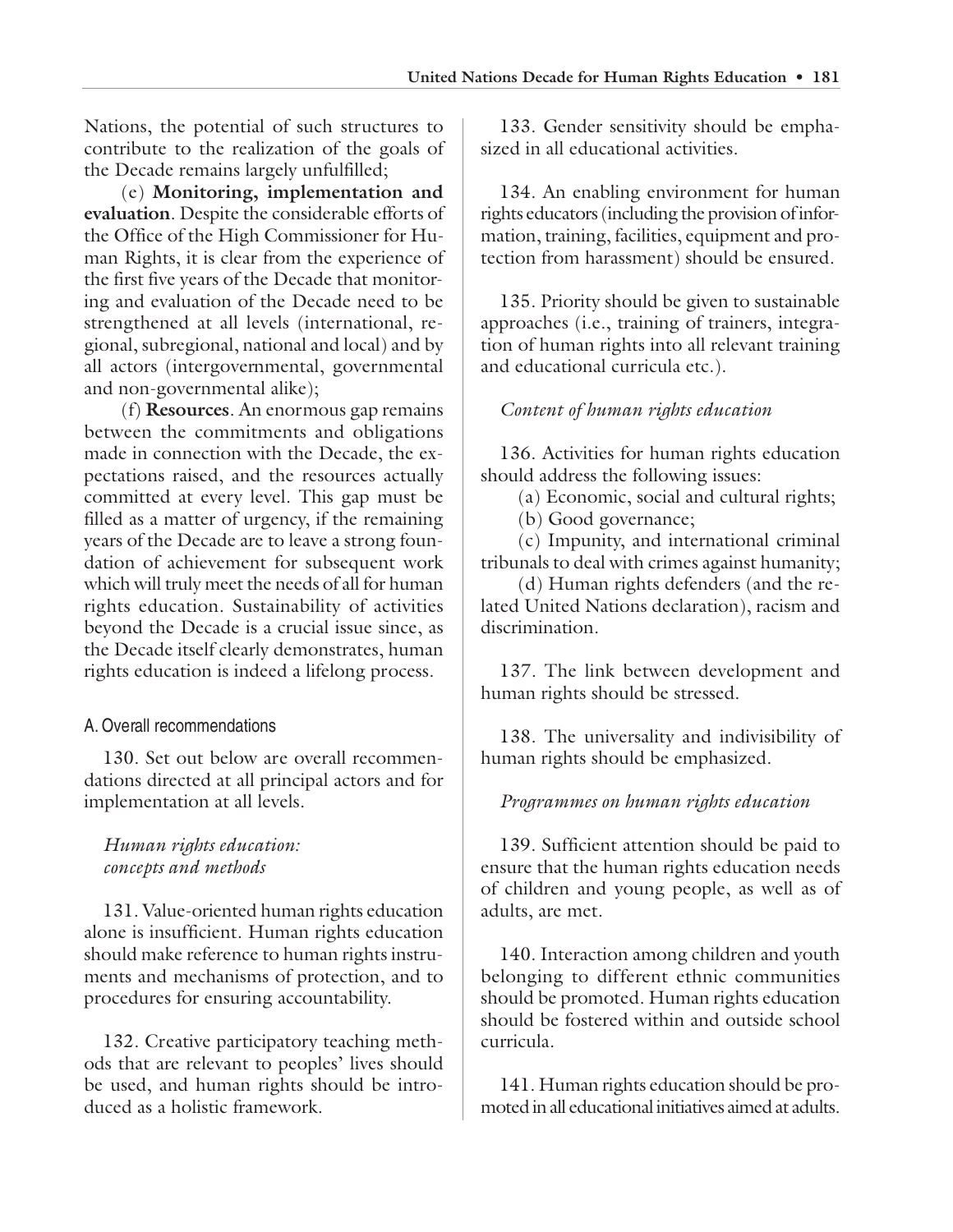142. Human rights education efforts aimed at the following targets should be increased:

(a) Local government officials, community leaders (both secular and religious);

- (b) Legal and paralegal service providers;
- (c) Rural populations and illiterate people;

(d) Women and girls;

(e) Vulnerable groups, such as people with HIV/AIDS, people with disabilities, minorities and the elderly;

(f) Non-state actors, such as multinational corporations, trade and financial organizations (World Trade Organization, World Bank, International Monetary Fund etc.).

143. The utilization of the United Nations Decade for Human Rights Education for mobilization and the establishment of partnerships should be increased.

#### *Evaluation, research and monitoring*

144. Evaluation and studies and research of long-term impact should be undertaken in order to better understand which approaches work best and why, and in order to elaborate evaluation criteria. Every project on human rights education should incorporate the development of indicators to evaluate qualitative impact.

#### *Mass media and freedom of information*

145. Mass media strategies that would effectively promote human rights should be developed. Such strategies might include the following elements:

(a) Media focus on human rights monitoring;

(b) Increasing the use of the media by non-governmental organizations;

(c) Training of media professionals on mechanisms for human rights protection;

(d) Involvement of the community of artists;

(e) Use by the media, when appropriate, of techniques of social marketing.

146. Law reform, policies and practices that improve access to information and strengthen mechanisms that facilitate the flow of information and freedom of the press and other media should be promoted and implemented more vigourously. Human rights education should focus on such law reform policies and practices.

147. The possibilities offered by new information technologies in furthering human rights education should be better exploited, and access to such technologies should be increased. Existing programmes supporting the online development of projects on human rights education should be strengthened and new programmes implemented.

#### *Resources*

148. Good practices for human rights education should be identified, compiled and disseminated.

149. Organizational capacity-building in human rights education should be fostered.

150. Funding for human rights education should be increased.

151. Research on issues related to human rights education should be enhanced in academic institutions and human rights institutes.

152. When appropriate, alliances with the business sector should be developed in support of human rights education.

#### B. National level

153. Governments should reaffirm the commitments and obligations that they have already made in respect of human rights education and accelerate their pace of implementation so as to realize significant achievements by the end of the Decade.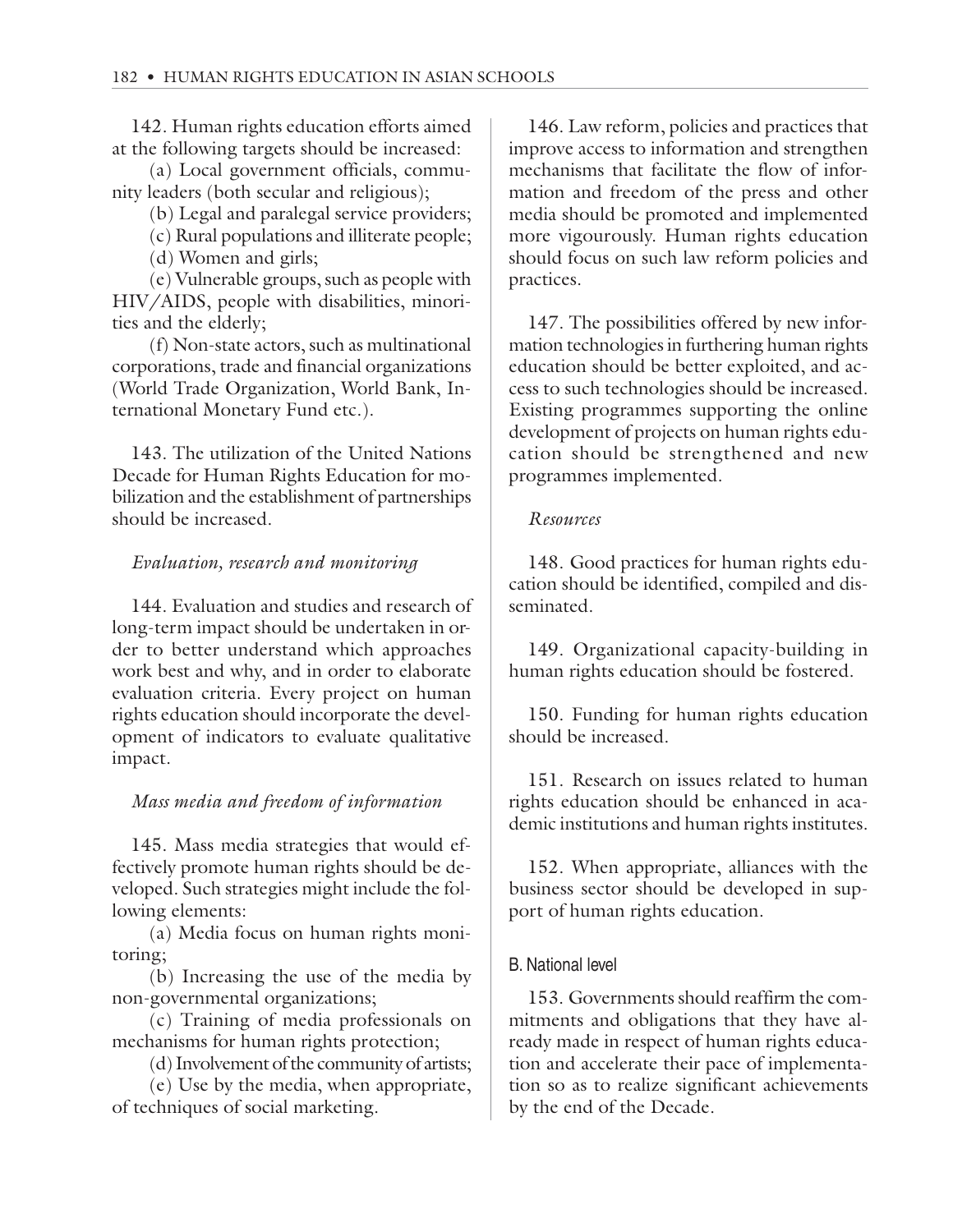154. Governments should promote the development of national strategies for human rights education which are comprehensive (in terms of outreach), participatory (in terms of involvement of all relevant actors), effective (in terms of educational methodologies) and sustainable (over the long term). Such strategies could be embodied in a national plan of action for human rights education (the relevant United Nations guidelines provide guidance in this regard).

155. Human rights education should be included as a component of national development plans and of other relevant national plans of action (general plans of action on human rights or those relating to women, children, minorities, indigenous peoples etc.).

156. All governmental and non-governmental actors should recognize, in a spirit of mutual respect, each other's potential and capacities in furthering human rights education. Partnerships should be established where cooperation (rather than co-option) is furthered. Maximum use should be made of existing programmes, materials and resources.

157. Systems for better coordination of effort and greater cooperation among the various governmental agencies should be developed.

158. Non-governmental organizations should develop and implement strategies to encourage Governments to fulfil their obligations to integrate human rights education into all forms and levels of education for children, youth and adults, and should monitor those strategies.

159. International resources and materials should be adapted to local linguistic and cultural contexts.

## C. Regional level

160. Key regional human rights education organizations, institutions, agencies and networks should be supported (or, if necessary, established) to develop further the human rights education capacity within regions, including support for regional meetings, training of trainers, online networking, sharing of region-specific materials etc.

161. Region-specific programmes or coordination systems to maximize the participation of national entities (whether governmental or non-governmental) in programmes on human rights education should be developed. Such region-specific programmes can be linked to existing regional programmes supported by the United Nations.

162. Strategies should be developed for the wider distribution of materials on human rights education through regional networks.

163. Links should be established with regional mass media, social development and other groups to encourage the inclusion of human rights in their training programmes.

164. Existing regional intergovernmental organizations should be encouraged to integrate human rights education into their programmes and to allocate additional resources in that regard within the framework of the Decade.

165. Work with regional, education-related intergovernmental organizations should be enhanced in order to promote human rights education.

## D. International level

166. United Nations institutions should adopt a system-wide approach to the Decade. An effective coordination system should be developed and the role of the Office of the High Commissioner for Human Rights in such a system should be strengthened.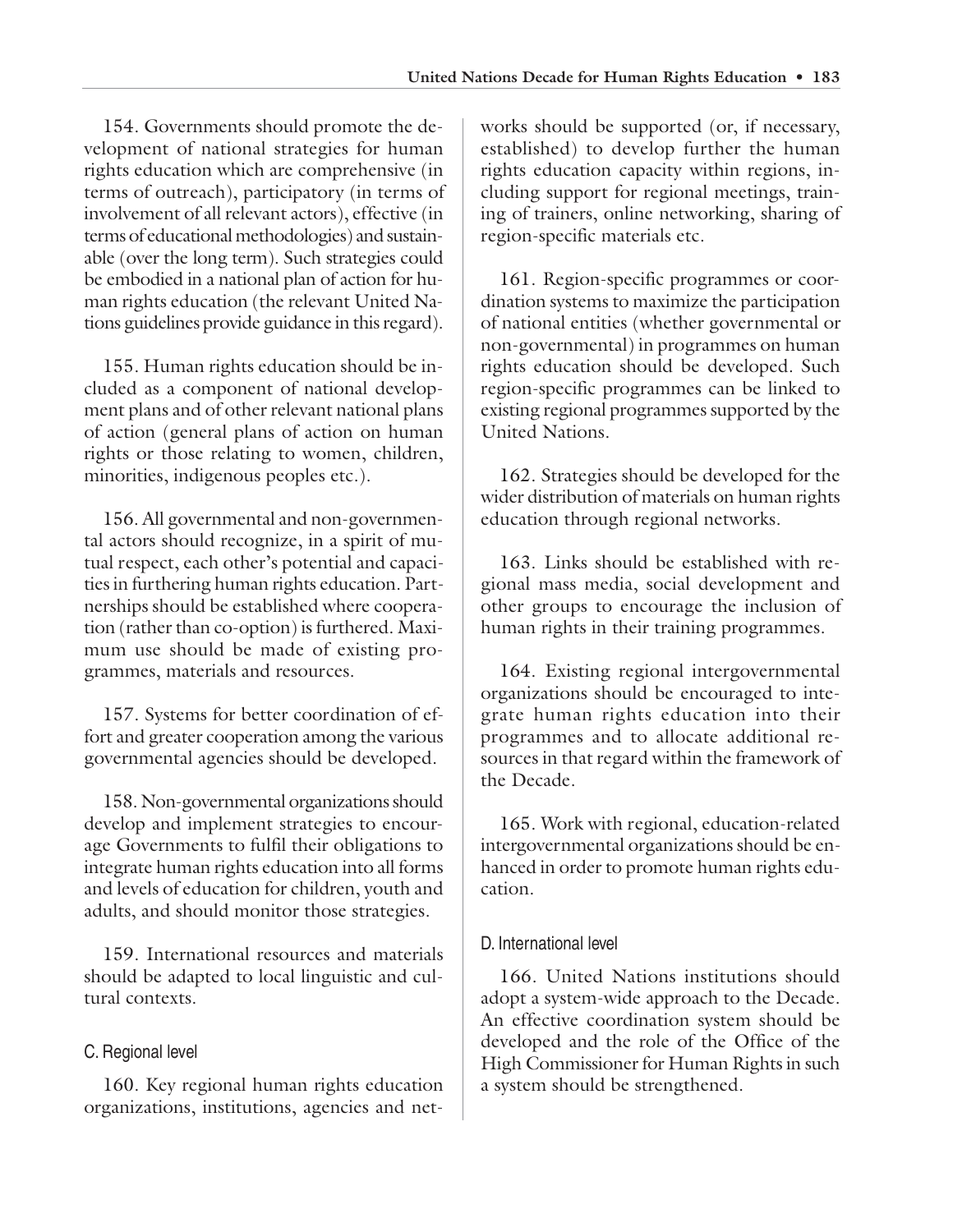167. Effective human rights training should be undertaken for all United Nations staff.

168. Human rights education should be included in the agenda of the special session of the General Assembly on the follow-up to the World Summit for Children, 2001.

169. The Office of the High Commissioner, as requested by the General Assembly, should monitor the developments in human rights education that take place during the Decade. In this regard, Governments should provide adequate means to enable the Office to fulfil that role.

170. UNESCO, through its network of national commissions, should play an active part in encouraging Governments to develop human rights curricula for formal education and to take steps to ensure that school environments are conducive to human rights education.

171. United Nations treaty bodies should emphasize the obligations of States parties with regard to human rights education by actively seeking detailed information during their review of the reports of State parties. Inadequacies in addressing priority target audiences should consistently be identified by treaty bodies as an area of concern. In addition, treaty bodies should perform a clearing-house role by sharing with Governments approaches and strategies that have proven successful elsewhere, and should keep the Office of the High Commissioner informed of major national developments in human rights education.

172. The capacity for human rights education of national presences of intergovernmental organizations (United Nations resident coordinators, field presences of the Office of the High Commissioner for Human Rights, United Nations information centres, national and local offices of United Nations agencies etc.) should be strengthened so that they can provide technical support to national and local activities for human rights education.

173. Intergovernmental organizations should facilitate collaboration between governmental institutions and non-governmental organizations at the national level.

174. Educational materials developed by international organizations should be made easily accessible, distributed free of charge and translated into local languages.

175. The potential support and contribution to human rights education by non-state actors, including the business community, as well as development, trade and financial organizations, should be explored.

#### VI. Conclusions

176. The right to human rights education has been reaffirmed in several international and regional human rights instruments. Adequate resources should be allocated by the responsible parties for the realization of the right to human rights education.

177. Human rights education is also an important strategy for achieving several important ends, notably empowerment, participation, transparency, accountability, the prevention of conflict, conflict resolution, peacemaking and peace-building, and the more effective protection and realization of all human rights for all.

178. The Decade remains the sole mechanism for global mobilization of strategies for human rights education; that potential must be more effectively utilized in the remaining years of the Decade, thus laying the foundations for sustainability beyond the Decade.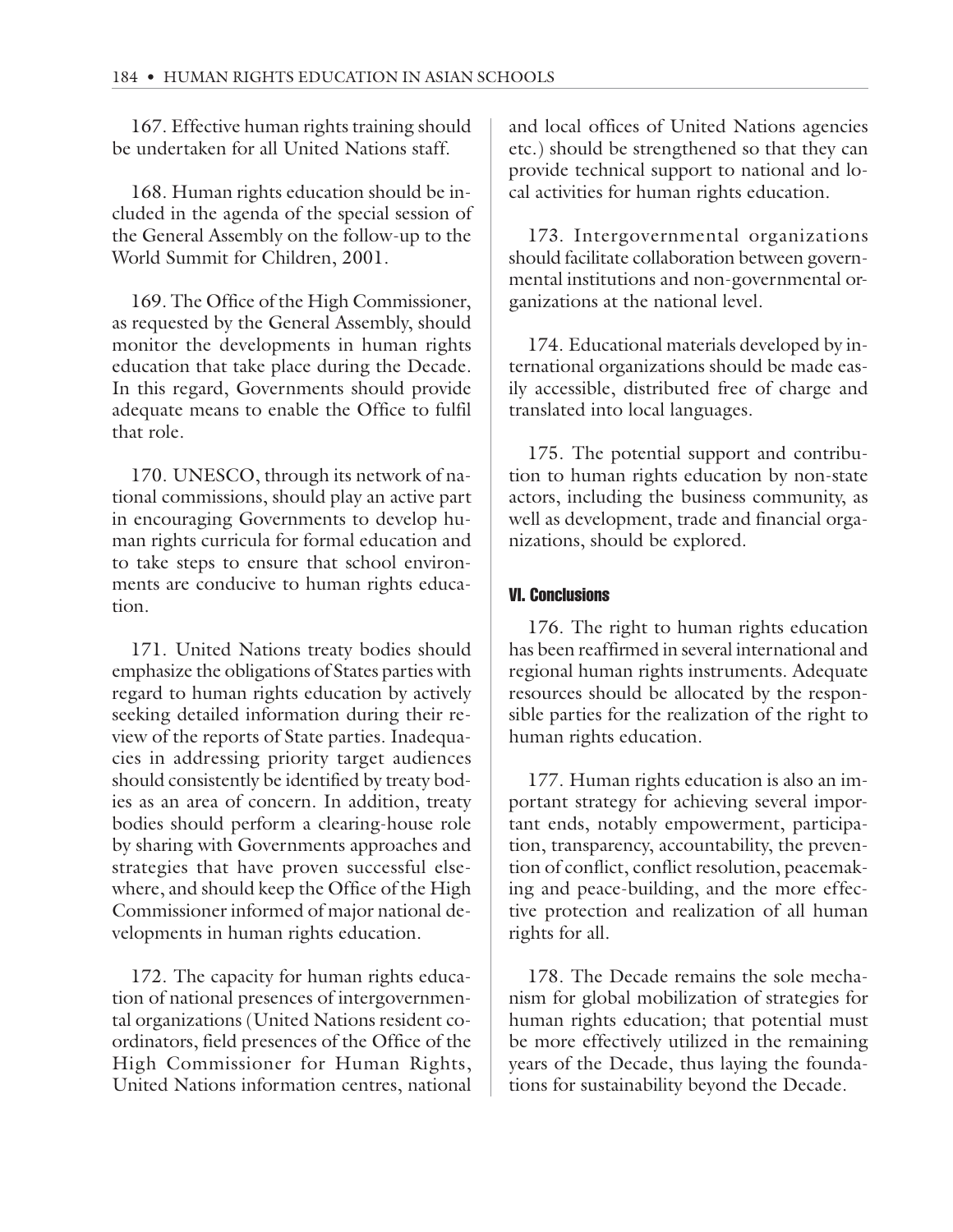#### **Notes**

1. The questionnaires have also been disseminated through the web site of the High Commissioner (see <*http://www.unhcr.ch/html/menu6/1/edudec.htm*>).

2. Messages were received from 2 governmental officials, 5 national institutions, 22 national non-governmental organizations, 9 human rights institutes and university departments or faculties, and 5 other partners. Messages were also received from 2 intergovernmental organizations and 5 non-governmental organizations. A total of 50 replies.

3. Such accounts are available, in a summary form, in the relevant reports of the High Commissioner and of the Secretary-General, submitted periodically to the General Assembly and to the Commission on Human Rights.

4. Vienna Declaration and Programme of Action (A/ CONF.157/24 (Part I), chap. III), sect. II.D, para. 78.

5. Ibid., para. 81.

6. Ibid., para. 82.

7. The resolution of the General Assembly and other basic documents concerning the Decade are contained in basic information kit No. 4, "Human rights education: lesson for life", published by the Office of the United Nations High Commissioner for Human Rights.

8. See A/51/506/Add.1, appendix, sect. IV.

9. Vienna Declaration ..., sect. II.A, para. 1.

10. Detailed information about the activities of the Office within the framework of the Decade is provided in "United Nations Decade for Human Rights Education (1995-2004): briefing note for permanent missions, 28 July 2000", available on the web site of the Office (<*http://www.unhchr.ch/html/menu6/1/edudec.htm*>).

11. The address is <*http://www.unhchr.ch/html/ menu6/1/edudec.htm*>.

12. The address is <*http://www.unhchr.ch/udhr/ index.htm*>.

13. Since December 1998, free access to these publications and other related information is available online at <*http://www.unesco.org/human\_rights/index.htm*>.

14. Separate mention of the human rights treaty bodies is needed. Responding to an inquiry from the High Commissioner in 1995, the United Nations human rights treaty bodies expressed interest in offering to States concrete suggestions on the implementation of the obligations assumed by them in connection with human rights education and awareness-raising. The treaty bodies, especially the Committee on Economic and Social Rights, have an important role to play in monitoring the implementation of recommendations relating to human rights education. In support of their efforts, the Office of the High Commissioner prepared a study on human rights education and human rights treaties.

15. Lee Swepston and the International Labour Office, Geneva, 1998.

16. World Bank, Washington, D.C., 1998.